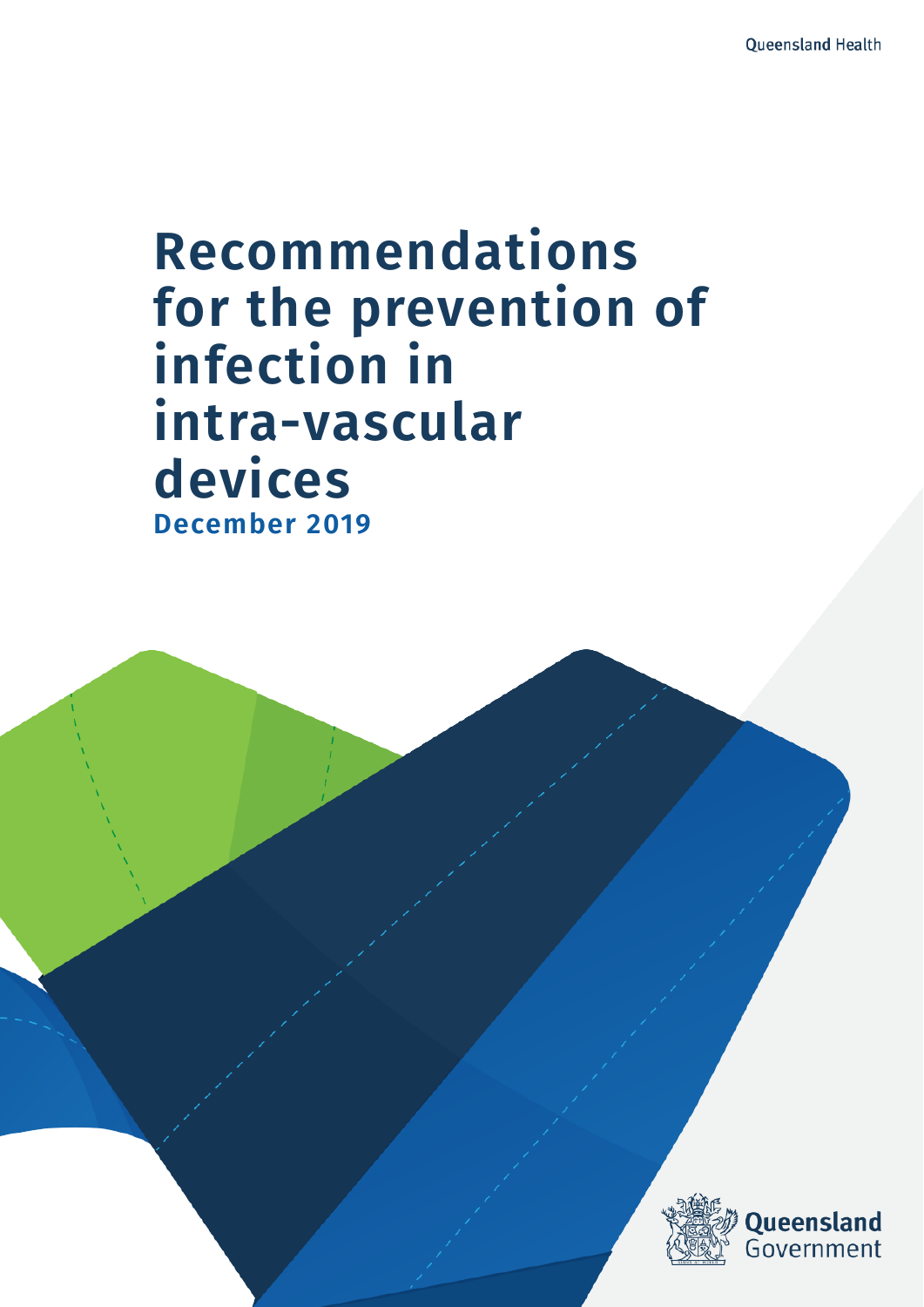#### **Contents**

| <b>Purpose</b>                                                                                                               |                                  |
|------------------------------------------------------------------------------------------------------------------------------|----------------------------------|
| <b>Scope</b>                                                                                                                 | 1                                |
| <b>Related documents</b>                                                                                                     | 1                                |
| <b>Infection, Prevention and Control</b>                                                                                     | 1                                |
| <b>Surveillance and Quality Improvement</b>                                                                                  | $\overline{2}$                   |
| <b>Patient Considerations</b>                                                                                                | $\overline{2}$                   |
| <b>Patient Education</b><br>Consent                                                                                          | $\overline{2}$<br>$\overline{2}$ |
| <b>Documentation</b>                                                                                                         | 3                                |
| <b>Catheter Selection</b>                                                                                                    | 3                                |
| <b>Insertion</b><br>the control of the control of the control of the control of the control of                               | 3                                |
| <b>Insertion location</b>                                                                                                    | 3                                |
| <b>Prophylactic antibiotics</b>                                                                                              | 3                                |
| <b>Catheter site selection</b>                                                                                               | 4                                |
| <b>Maximal barrier precautions</b>                                                                                           | 4                                |
| <b>Skin preparation at insertion site</b>                                                                                    | 4                                |
| Post insertion care, dressing types and replacement intervals                                                                | 4                                |
| <b>Securement devices</b>                                                                                                    | 5                                |
| <b>Device review</b><br><u> 1980 - Johann Barbara, martxa alemaniar a</u>                                                    | 5                                |
| <b>Flushing and locking</b>                                                                                                  | 6                                |
| <b>Replacement of IV fluids</b><br>the control of the control of the control of the control of the control of the control of | 6                                |
| <b>Administration set changes</b>                                                                                            | 7                                |
| <b>Needleless access ports</b><br><u> 1980 - Jan Salaman (b. 1980)</u>                                                       | 8                                |
| <b>Disinfectant caps</b><br><u> 1989 - Johann Stein, mars an deus Amerikaansk kommunister (</u>                              | 8                                |
| <b>Blood culture collection for diagnosis of BSI</b>                                                                         | 8                                |
| <b>Culturing line tips</b>                                                                                                   | 9                                |
| <b>Ethanol lock therapy</b>                                                                                                  | 9                                |
| <b>Catheter duration, replacement and removal</b>                                                                            | 9                                |
| <b>Definitions</b>                                                                                                           | 10                               |

Recommendations for the prevention of infection in intra-vascular devices — December 2019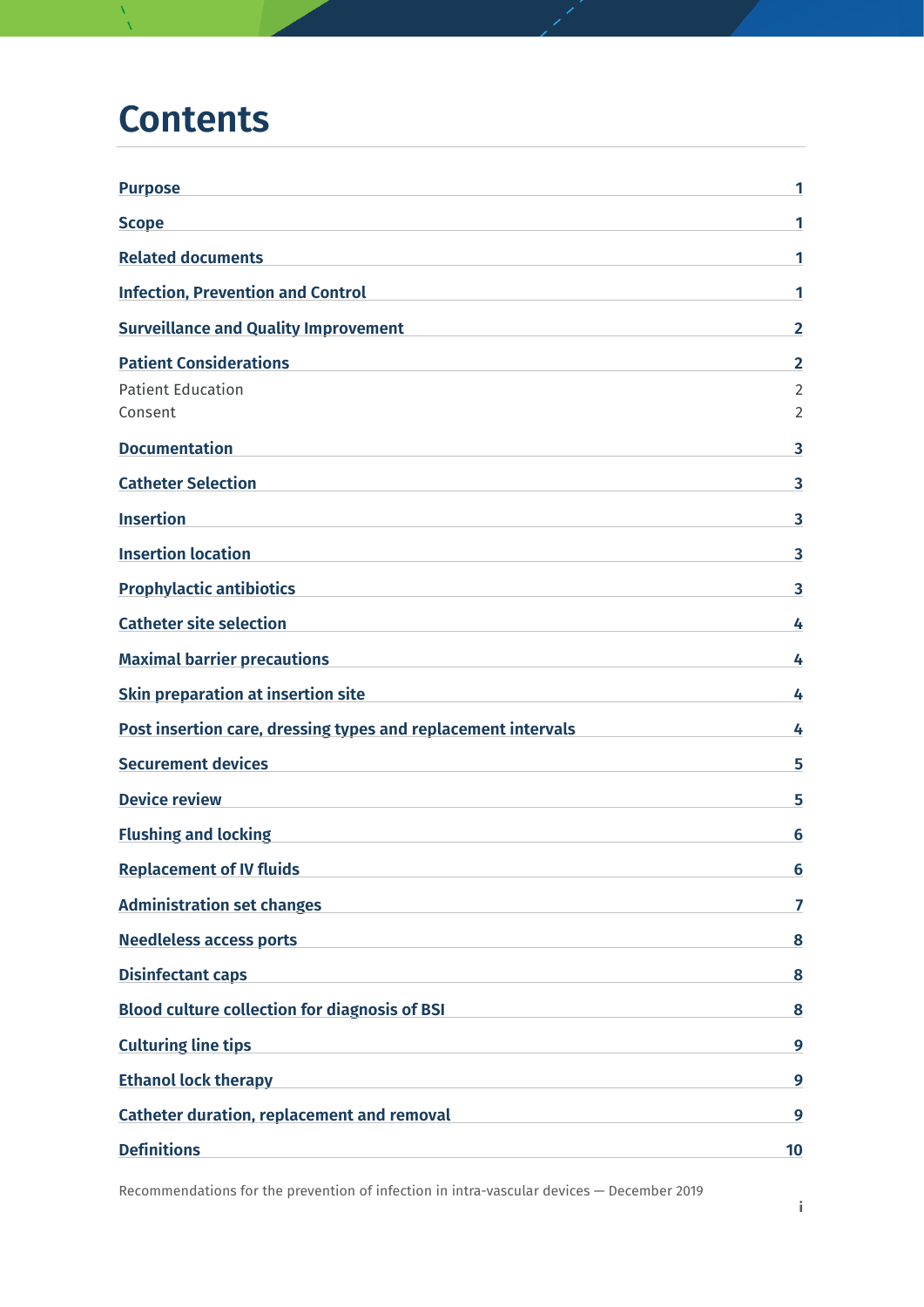| <b>Document approval details</b>                                                        | 10 |
|-----------------------------------------------------------------------------------------|----|
| Version control                                                                         | 10 |
| <b>Appendix 1</b>                                                                       | 11 |
| Tunnelled CVC specific information                                                      | 11 |
| <b>Appendix 2</b>                                                                       | 12 |
| PICC specific information                                                               | 12 |
| <b>Appendix 3</b>                                                                       | 13 |
| Percutaneous CVC specific information                                                   | 13 |
| <b>Appendix 4</b>                                                                       | 14 |
| PORT or Port-a-cath specific information (Totally Implanted Central Venous Access Port) | 14 |
| <b>Appendix 5</b>                                                                       | 15 |
| Haemodialysis catheter specific information                                             | 15 |
| <b>Appendix 6</b>                                                                       | 16 |
| Peripheral intravenous catheter specific information                                    | 16 |
| <b>Appendix 7</b>                                                                       | 17 |
| Staphylococcus aureus bloodstream investigation checklist                               | 17 |
| <b>References</b>                                                                       | 27 |
|                                                                                         |    |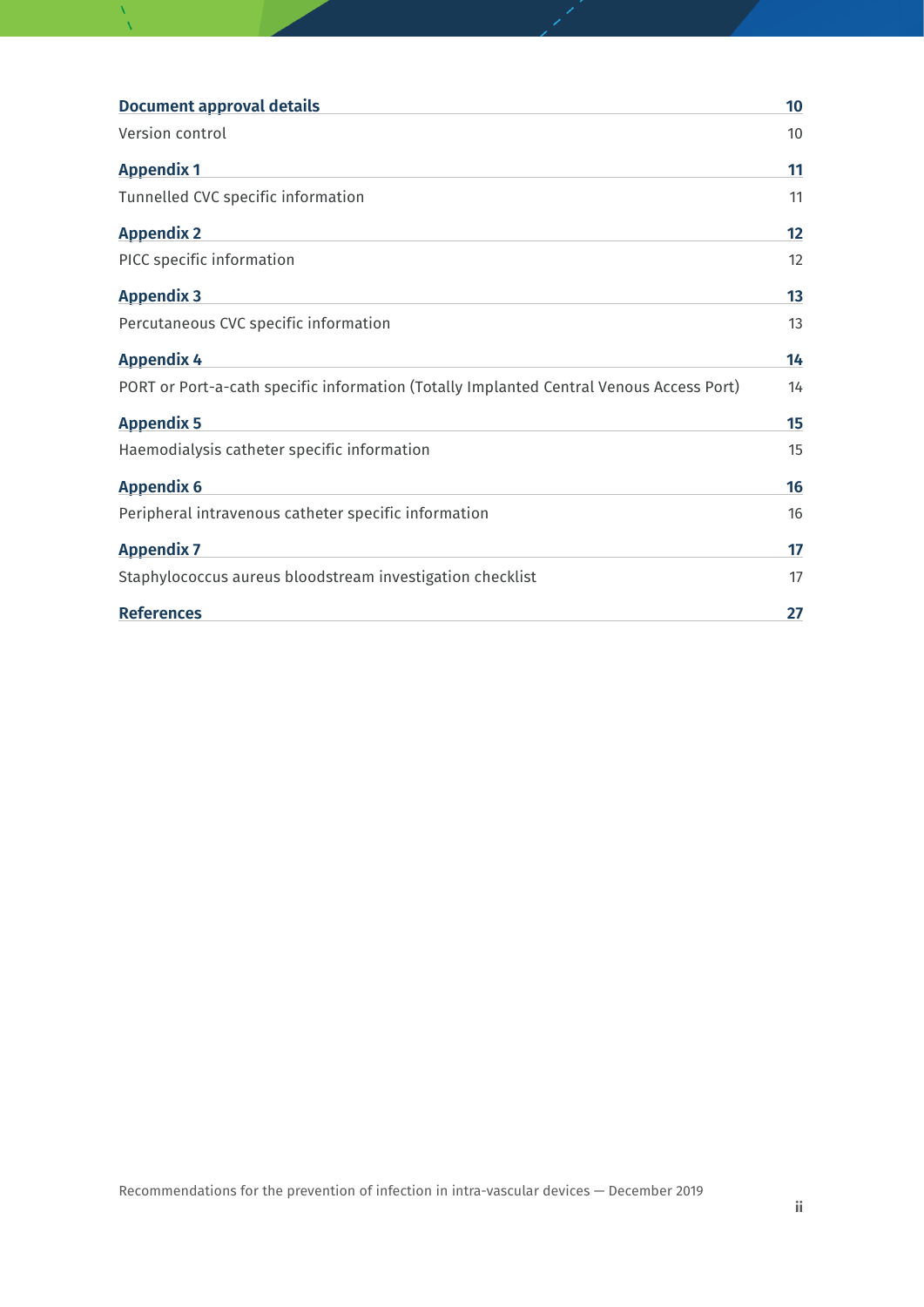### <span id="page-3-0"></span>**Purpose**

This guideline provides recommendations regarding best practice for the prevention of infection related to intra-vascular devices (IVD).

## <span id="page-3-1"></span>**Scope**

This guideline provides best practice infection prevention advice for all Queensland public health system employees (temporary, permanent and casual) and all organisational and individuals acting as its agents. This guideline does not address the use or care of umbilical catheters or arterial catheters. It does not address product choice decisions, insertion techniques or device use and acknowledges that some areas of Queensland have different product requirements that may be based on local requirements.

# <span id="page-3-2"></span>**Related documents**

Point of care tools (Appendices 1–6)

Staphylococcus aureus Bloodstream investigation checklist (Appendix 7)

# <span id="page-3-3"></span>**Infection, Prevention and Control**

To ensure that the risk of healthcare associated infections and the burden of adverse health impacts are minimised, healthcare workers who insert, use/manage and remove intravascular devices (IVDs) must strictly implement standard precautions during the insertion, management and removal of all IVDs. Standard precautions encompass hand hygiene, aseptic technique (AT), environmental cleaning, the use of personal protective equipment, respiratory hygiene and cough etiquette, waste management, the reprocessing of reusable medical equipment and appropriate linen management.<sup>3, 6-10</sup> Additionally, transmissionbased precautions should be used where indicated by a patient's suspected or confirmed colonisation or infection with an infectious agent. $6-8$ ,  $11$ ,  $12$ 

In performing the ["Five moments of hand hygiene"](https://www.hha.org.au/home/5-moments-for-hand-hygiene.aspx) $5-7$ ,  $13$ , the use of gloves does not replace the need for hand hygiene. Hand hygiene should be performed before touching an IVD or immediately before the insertion of a device. 1, 3-10, 12, 14-17

Strict adherence to the principles of AT should be adhered to when inserting, administering or providing care management to IVDs. $3-5, 7, 8, 15$  Non-adherence to the standardised principles of asepsis may lead to infection.<sup>3, 7, 8, 16, 19</sup> See local facility procedures and education for more information about AT.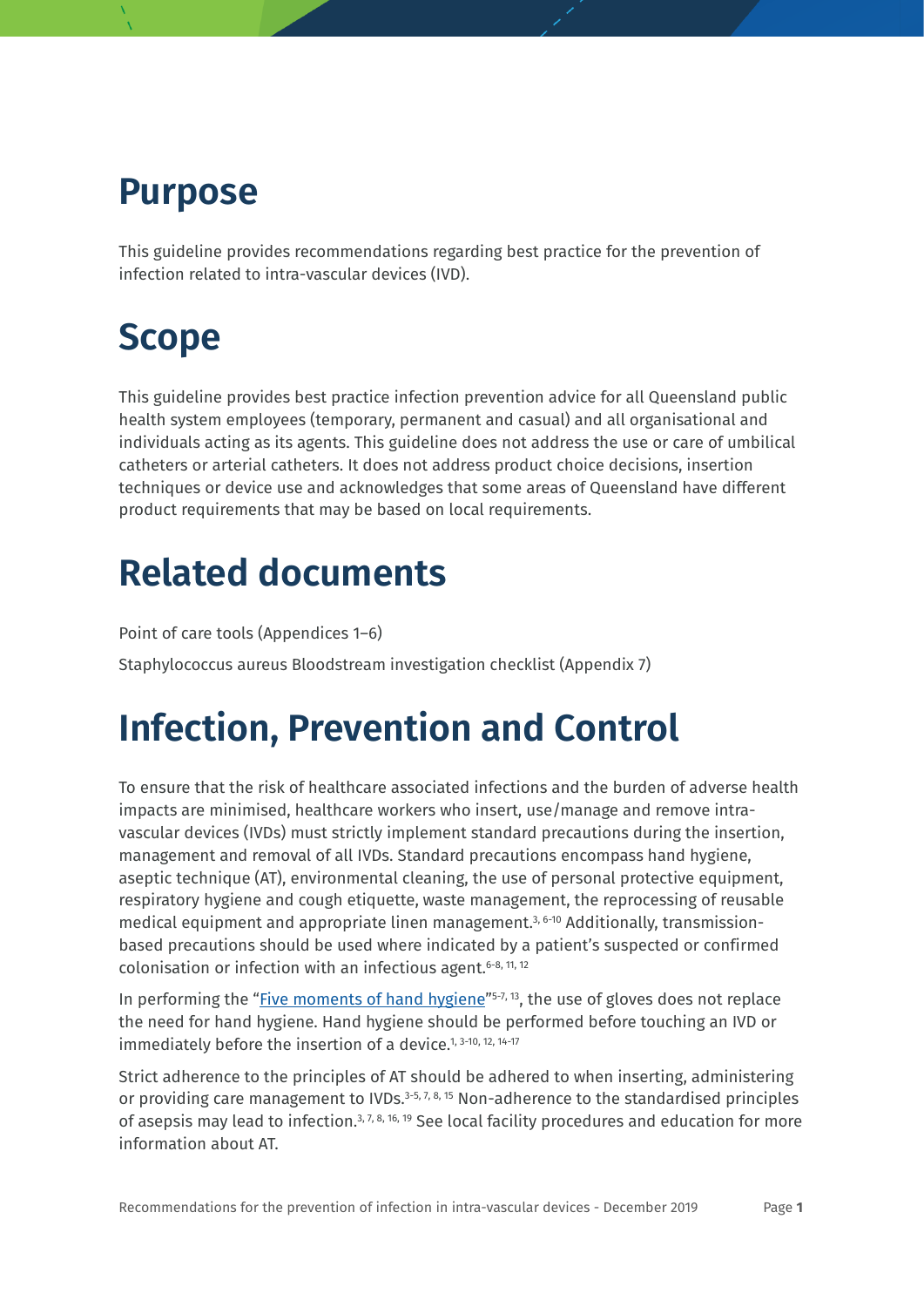Lastly, all medical devices, reusable equipment and instruments must be reprocessed between uses in accordance with AS/NZS 4187: Reprocessing of reusable medical devices in health service organisations<sup>8</sup>, manufacturer recommendations and local facility procedures. Staff involved in the insertion, management and removal of IVDs should ensure that all equipment used is reprocessed as required before its use.<sup>7, 8, 20</sup>

# <span id="page-4-0"></span>**Surveillance and Quality Improvement**

Reporting and surveillance on healthcare associated infections, primarily Staphylococcus aureus bloodstream infection is required under the National Healthcare Agreement as part of performance reporting. Queensland Health facilities are to establish a healthcare associated infection surveillance program in conjunction with the Australian Commission on Safety and Quality in Health Care [Standard 3: Preventing and Controlling Healthcare](https://www.safetyandquality.gov.au/publications-and-resources/resource-library/nsqhs-standards-safety-and-quality-improvement-guide-preventing-and-controlling-healthcare-associated-infections)  [Associated Infection Standard.](https://www.safetyandquality.gov.au/publications-and-resources/resource-library/nsqhs-standards-safety-and-quality-improvement-guide-preventing-and-controlling-healthcare-associated-infections) Staff involved in the insertion, management and removal of IVDs should be made aware of infection rates related to IVDs. 5, 17 Data should be used to determine quality improvement activities to improve outcomes for patients and improve practice. 4-6, 17 The practice of "bundled" interventions or a small group of principles interventions implemented collectively and correctly, should be used to improve outcomes.3,  $4.17$  Practice for care and insertion should change as best evidence changes and ongoing training should occur where new procedures or products are introduced. 5-7

# <span id="page-4-1"></span>**Patient Considerations**

#### <span id="page-4-2"></span>Patient Education

Each facility should have a procedure regarding education of patients and providing them with written and verbal information, in a way they can understand, about preventing infections associated with their IVDs. 5, 6, 8 The provision of both written and verbal advice and ongoing education regarding the care of their specific IVD should be provided to the patient and their carer.<sup>6, 7</sup>

Practical and theoretical training is recommended to be provided by clinicians that includes step-by-step instructions in text and images i.e. dressing changes, hygiene, flushing techniques and handling of the catheter.

#### <span id="page-4-3"></span>Consent

Informed consent is a legal right of the patient. Local procedures and legislation must be followed. Facilities should have a procedure for documenting consent and ensuring that the potential specific risks are discussed with the patient<sup>6,8</sup> for example, risk of infection during insertion, accessing or dressing changed of an IVD. $6,7$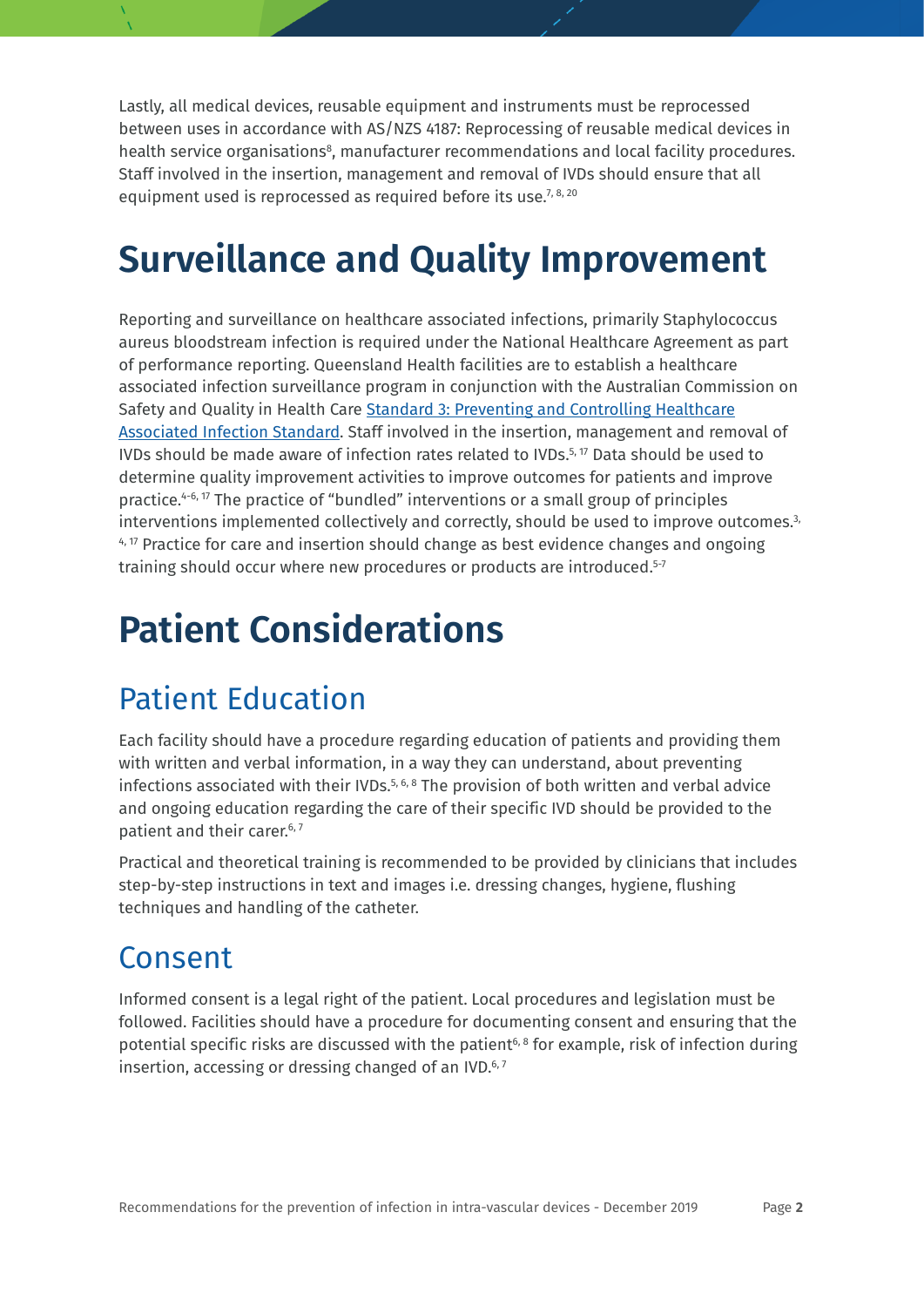#### <span id="page-5-0"></span>**Documentation**

Insertion and care of an IVD should be documented as per local policy.7 At a minimum the date, time, type of device, gauge, dressing type, skin preparation used, inserter details and IVDs that are trimmable should have the overall length and measurement at skin documented at the time of insertion. Each dressing change or direct observation should also be documented in the patient care charts or as dictated by local procedure.<sup>6</sup>

### <span id="page-5-1"></span>**Catheter Selection**

Correct catheter selection can reduce the risk of infection and other device related complications.5 An IVD that has the least number of lumens and smallest gauge required for patient management should be inserted.<sup>7, 14</sup>

Catheter selection should be carefully considered before the commencement of therapy. The most appropriate device for the type of therapy, length of therapy, patient condition and patient lifestyle should be considered as early as possible. Consideration should be given to a central catheter if the duration of therapy is a week or greater or the therapy to be administered is a known vein irritant. Osmolality, pH, patient vasculature, potential adverse events associated with a particular catheter type and the ability or resources of a facility to care for a device need to be considered. 6, 14, 17

### <span id="page-5-2"></span>**Insertion**

Insertion Bundles are used to prevent insertion-related complications. A Central Venous Catheter (CVC) must have catheter length and measurement at skin, documented by the inserter. The "actual" CVC tip location must be documented by the inserter or medical officer.

### <span id="page-5-3"></span>**Insertion location**

Non-acute or routine insertion of an IVD should only take place where the clinician can assure that appropriate asepsis can be maintained. This may require a dedicated insertion space for some IVDs. Where a bedside insertion occurs, a clinician should ensure that control of the environment can be suitably maintained to prevent contamination of sterile or clean items and to ensure that the skin preparation prior to insertion is maintained.

# <span id="page-5-4"></span>**Prophylactic antibiotics**

The use of prophylactic antibiotics for the insertion of IVDs is not routinely recommended.<sup>3,</sup> 5, 7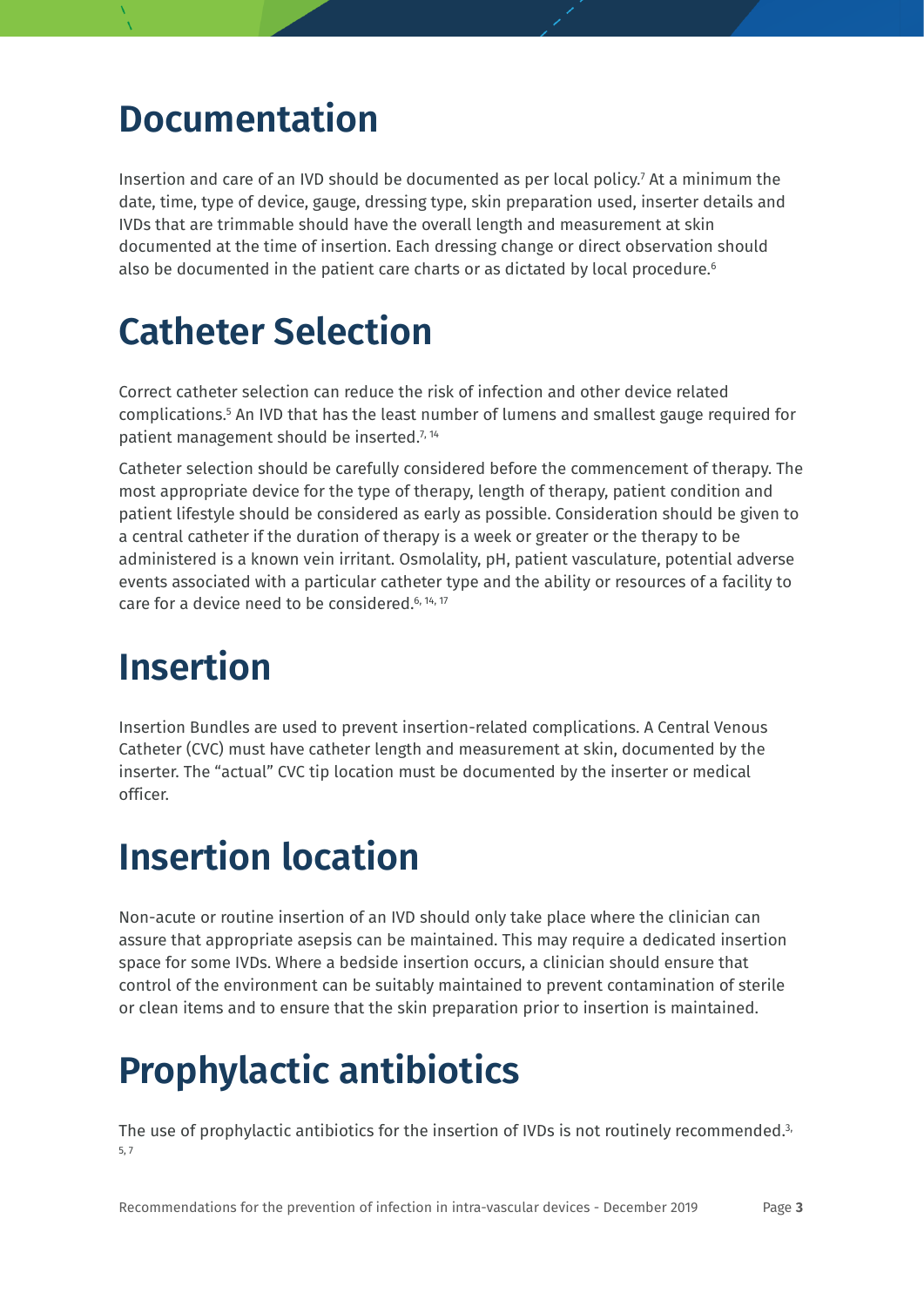#### <span id="page-6-0"></span>**Catheter site selection**

The choice of IVD insertion site should be determined by its indication, anatomical variation, risk of infection, risk of mechanical complication, patient comfort and its intended use. 5-7, 23 Site selection can have an impact on the infection risk and other complications for the patient.<sup>3-5, 23</sup> This should be considered when selecting the insertion site.

## <span id="page-6-1"></span>**Maximal barrier precautions**

The insertion of a CVC requires the use of maximal barrier precautions, including the use of sterile gloves and sterile gown to be worn by all staff involved in the procedure and sterile drapes. 3-5, 7 Equipment and techniques for achieving this will vary in each facility.

## <span id="page-6-2"></span>**Skin preparation at insertion site**

Appropriate skin preparation will reduce the risk of infection and other device complications. Hair should be removed from around the insertion site to an area slightly larger than the area of the dressing to allow for adherence of the dressing to skin. Hair should be removed by clippers, not shaved.

If the area is visibly soiled, soap and water can be used to clean the area and dried prior to the use of disinfectant. A 2percent Chlorhexidine and 70percent alcohol solution should always be used for skin preparation prior to the insertion of IVDs and allowed to air dry. 3-5, 7,  $24$  Single use applicators should be used, such as 70 percent alcohol and 2 percent chlorhexidine impregnated swab sticks or  $7,25$  allow the solution to dry.

Palpation of the insertion site should not be performed after the application of antiseptics unless AT is maintained.

Please note: Swab sticks are not sterile. If the operator uses the swab stick to disinfect the skin, they should change gloves and perform hand hygiene.

Alternative solutions, such as povidone iodine and alcohol or aqueous chlorhexidine, should be available for those that have an allergy to one or more of the active ingredients. $^{\mathsf{3,7}}$ 

Multiple applications of the solution may be required. The area prepared should be slightly larger than the final dressing area and may be additionally dependent on any drapes that are required for insertion.

# <span id="page-6-3"></span>**Post insertion care, dressing types and replacement intervals**

The dressing used on any IVD will be decided by local policy, purchasing arrangements and patient requirements including skin integrity. 6, 26 Some device dressings may require a competency to be completed before a healthcare worker carries out the procedure.

Recommendations for the prevention of infection in intra-vascular devices - December 2019 Page **4**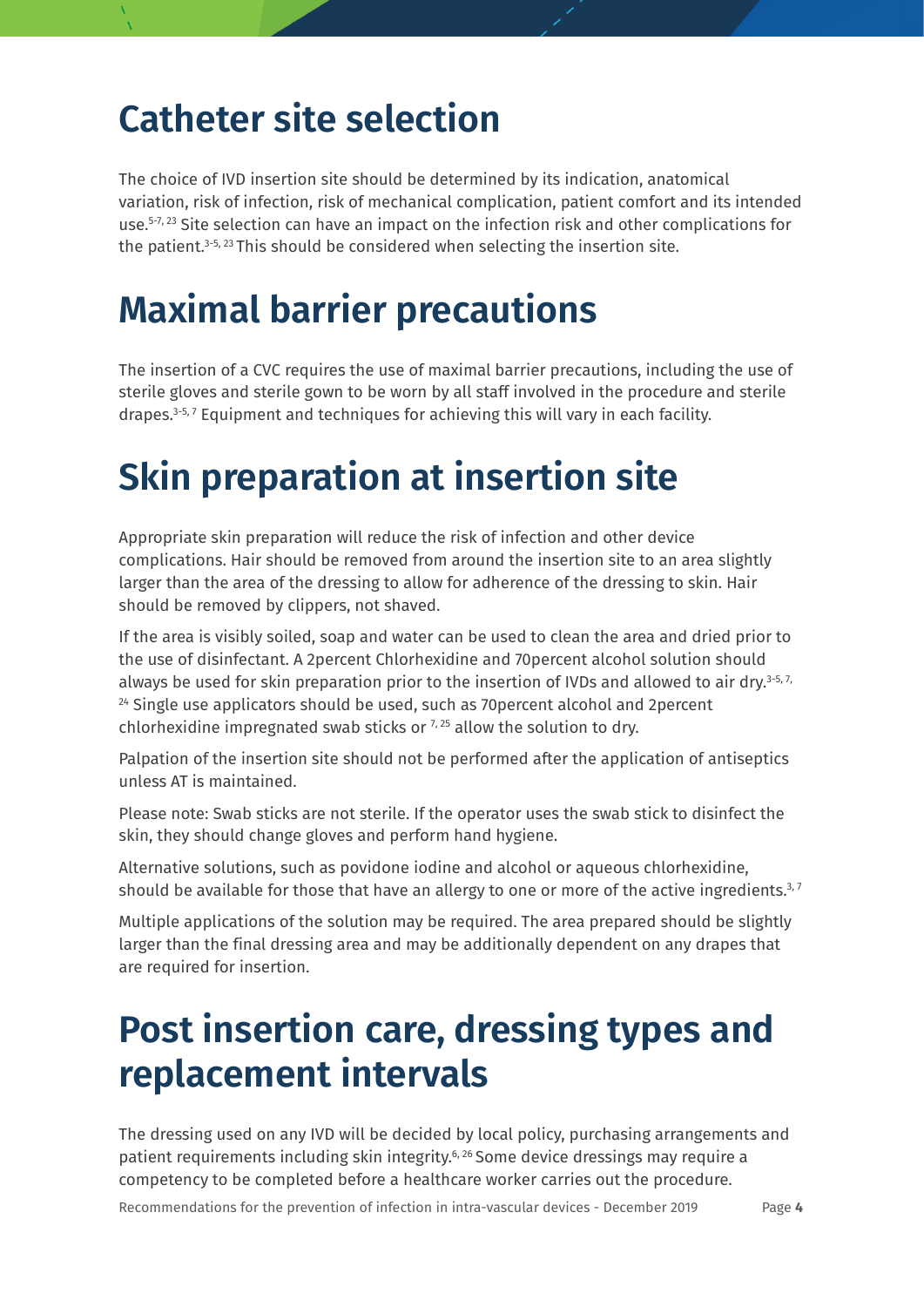Sterile, transparent, semi-permeable dressings may have a dwell time of up to 7 days.<sup>3-7</sup> Semi permeable dressings are only changed in neonates when wet or the integrity is breached due to increased risk for skin trauma. <sup>3</sup> Local policy and manufacturer recommendations should be followed.

Transparent dressings allow visualisation of the insertion site and in certain circumstances, are less likely to allow dislodgement. <sup>27</sup> Where gauze dressings are used, they should be changed at least every second day<sup>3, 4</sup> and when the exit site is not visualised, palpation of the site should form part of the daily assessment. 6

If a gauze is used under a transparent dressing post insertion, the dressing should be removed, and the gauze removed after 24 hours and replaced with a transparent dressing as per local policy. Removal of the dressing for visual inspection should occur if there is any suspicion of infection.

Any dressing that becomes soiled, wet, damaged, is no longer adherent, has visible ooze under it or starts to lift should be changed immediately. 3, 5, 6, 28 IVDs and their dressings should never be submerged in water. $^{\rm 3}$  The use of a chlorhexidine impregnated sponges may be considered to prevent extraluminally-transmitted infection.<sup>3, 5, 7, 29</sup>

A 2percent Chlorhexidine and 70percent alcohol solutions (or a solution or the same as that used to prepare the skin for the insertion), should be used to clean the area around the catheter during dressing changes and the area that will be covered and allowed to dry before covering again. 3, 5, 7, 24 Aseptic technique should be adhered to during a dressing change. 3, 4, 6, 7

Use chlorhexidine -impregnated dressings with caution in premature neonates and among patients with fragile skin/and or complicated skin pathologies; contact dermatitis and pressure necrosis have occurred.

Topical antibiotic ointments or creams should not be routinely used on insertion sites.<sup>3</sup>

Please refer to your local procedure regarding dressing changes in your facility for more information.

#### <span id="page-7-0"></span>**Securement devices**

It is recommended that a sutureless securement device is used to reduce the risk of infection. 3, 4

Securement devices should not obscure the site, impair circulation and flow of infusates. Use a securement device that does not have the potential to harbour pathogenic organisms.

Replace secondary securement device every 7 days or when clinically indicated.

# <span id="page-7-1"></span>**Device review**

The ongoing need for the device should be reviewed daily. All IVDs and dressings should be reviewed daily, at a minimum<sup>3, 6, 7, 30</sup> and ideally more often.<sup>6, 28</sup> Insertion sites should be assessed for erythema, exudate, swelling, tenderness, pain and swelling.<sup>3, 6, 30</sup>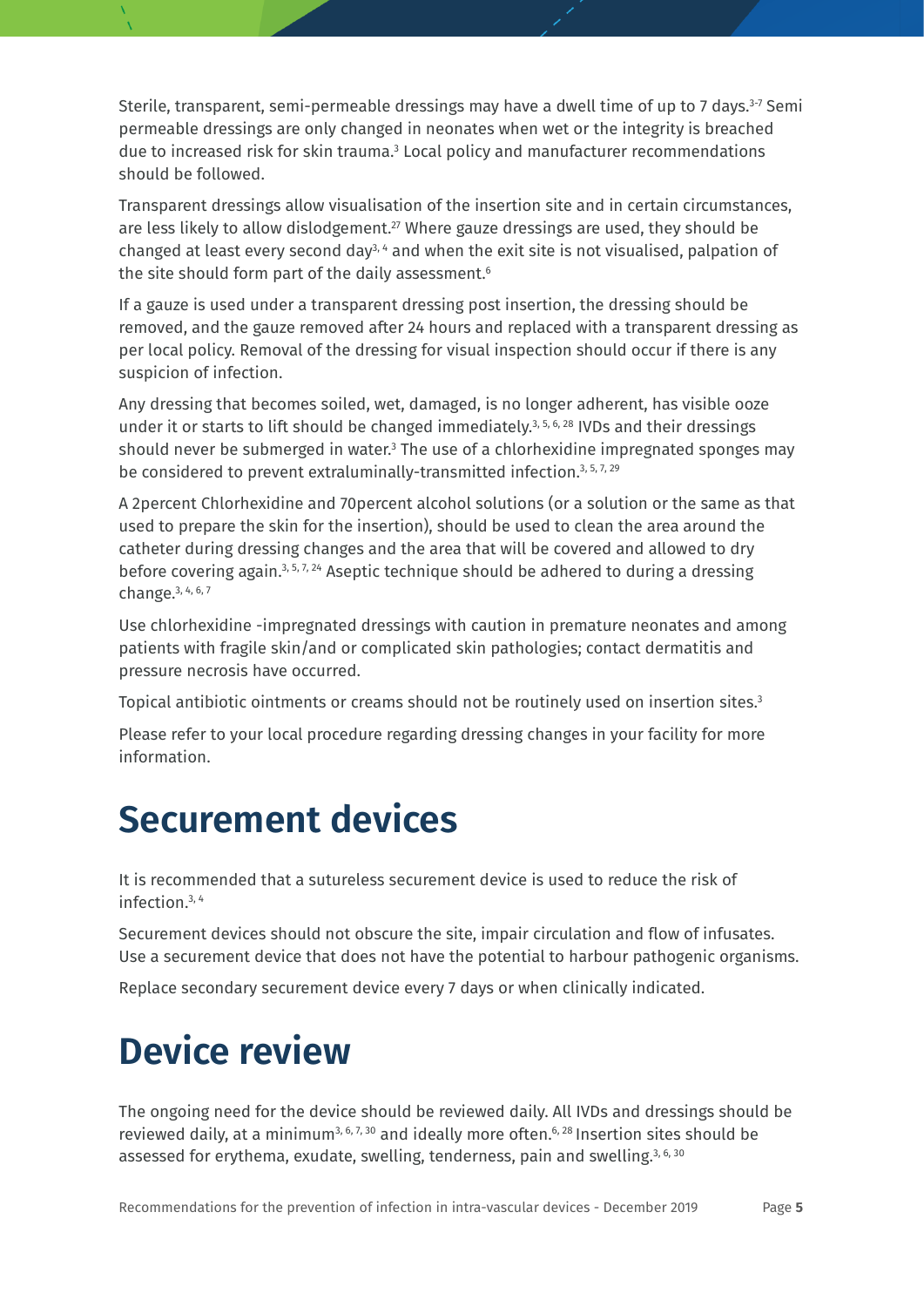The length of catheter should be checked, when relevant, as well as the integrity of the securement device, needleless connectors, dressing and attached lines. <sup>6</sup> Patency of all lumens should be assessed. 6

Patients should be educated to inform staff if they have any concerns or notice changes at the insertion site and<sup>3</sup> to request hand hygiene by those accessing their line.

Signs of systemic infection should be monitored. Infection caused by a line may not have physical signs at the insertion site. 3

# <span id="page-8-0"></span>**Flushing and locking**

Flushing and locking reduce microbial growth and the risks of infection from bacteria entering through the site portal of entry.

A locally approved policy that defines procedures that must be followed by a clinician when flushing and locking intravascular device.

The following processes and key recommendations should be considered:

- Wherever possible, continuous intravenous fluids should be administered by an infusion pump.
- Consult manufacturer's instructions regarding best practice for flushing.
- In fluid restricted patients, such as paediatric patients, manufacturer stated minimum flush volumes should be noted.
- Manufacturer's recommended size of syringe to be used to flush or access the catheter stated by the manufacturer should always be adhered.
- In most cases, 0.9% saline solutions are sufficient for flushing and locking catheters.
- <span id="page-8-1"></span>• Single access vials should always be used. Please consult local guidelines.

## **Replacement of IV fluids**

To prevent microbial growth in intravenous fluids at a given room temperature and prevent infection, please see Table 1 for the recommended maximum replacement interval of IV fluids after being accessed.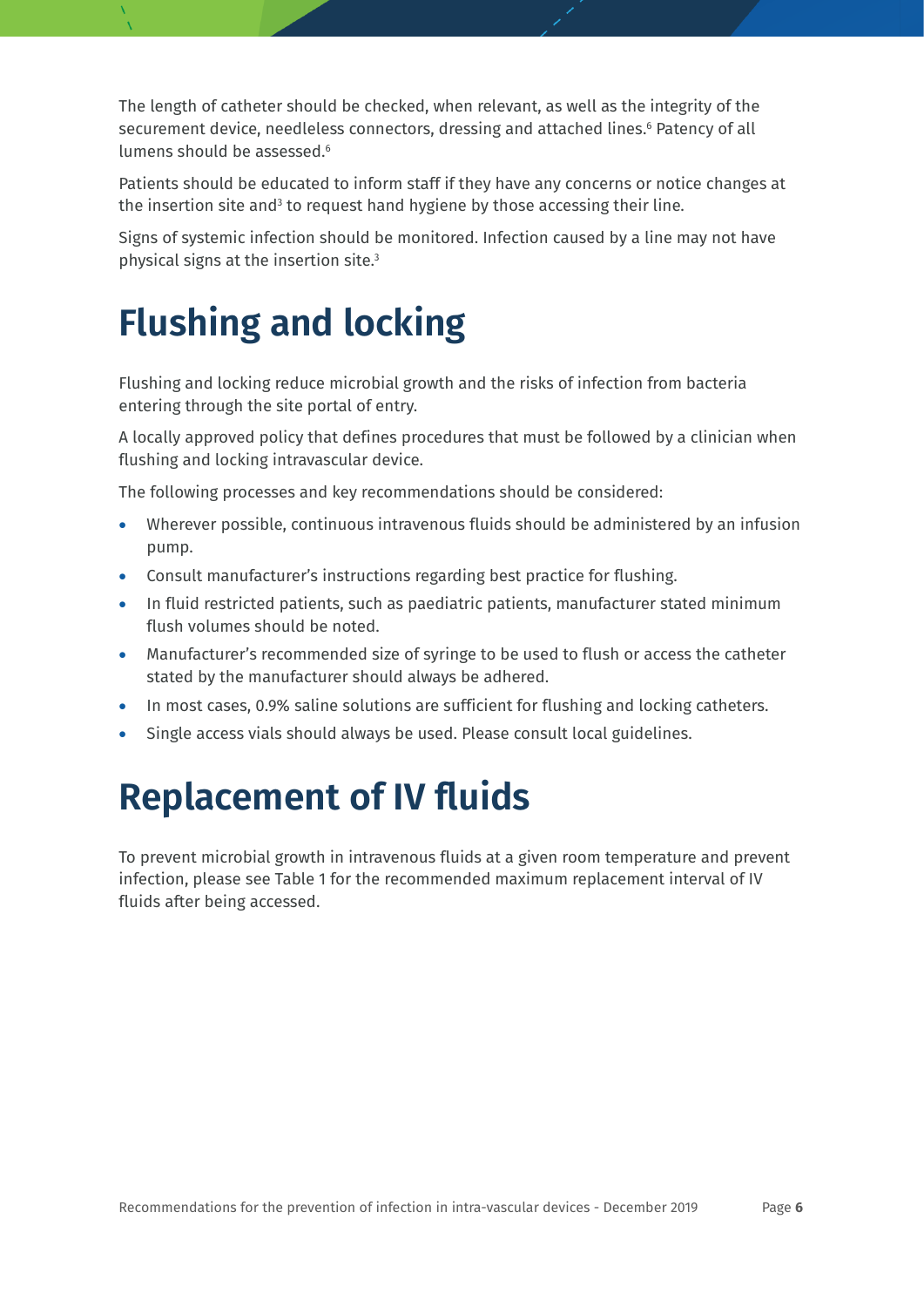**Table 1: Recommended IV fluid replacement interval**

| <b>Fluid</b>                                                                  | <b>Replacement interval</b> |
|-------------------------------------------------------------------------------|-----------------------------|
| Standard (crystalloid) and non-lipid parenteral solutions                     | Every 24 hours              |
| Lipid-containing solutions                                                    | Within 24 hours             |
| Lipid emulsions                                                               | Within 12 hours             |
| All blood components (excluding factor VIII or IX for<br>continuous infusion) | Within 4 hours              |
| Drug infusions (e.g. heparin, insulin)                                        | Every 24 hours              |

When an IVD is replaced or re-sited, the infusion and administration set should also be replaced. Fluid containers should only be spiked once, and the spike should be advanced all the way into the container.

# <span id="page-9-0"></span>**Administration set changes**

Intermittent disconnection of giving sets increases the risk of infection and is not recommended for any reason. If a giving set is disconnected for any reason or for any length of time, the entire giving set and infusion/fluid therapy must be changed.

The span of time that an administration set should be used for depends on its use. Please see Table 2 or refer to local procedure for specific maximum use times.

| Table 2: Recommended administration set replacement interval |
|--------------------------------------------------------------|
|--------------------------------------------------------------|

| Administration                                                                                                                                                                 | Replacement                                                               |  |
|--------------------------------------------------------------------------------------------------------------------------------------------------------------------------------|---------------------------------------------------------------------------|--|
| Not containing lipids, blood or blood<br>products                                                                                                                              | After 96 hours but at least every 7 days*3                                |  |
| Lipid/lipid-containing parenteral nutrition                                                                                                                                    | Within 24 hours <sup>3</sup>                                              |  |
| Chemotherapeutic agents                                                                                                                                                        | Remove immediately after use*                                             |  |
| Propofol                                                                                                                                                                       | Every 6 to 12 hours, when the vial is changed<br>or as per manufacturer*3 |  |
| Heparin                                                                                                                                                                        | Every 24 hours                                                            |  |
| Other infusions (not including those listed<br>above)                                                                                                                          | After 96 hours but at least every 7 days*3                                |  |
| *All administration sets should be replaced when disconnected or if the catheter is<br>changed. When an administration set is changed, the IV fluid bag should also be changed |                                                                           |  |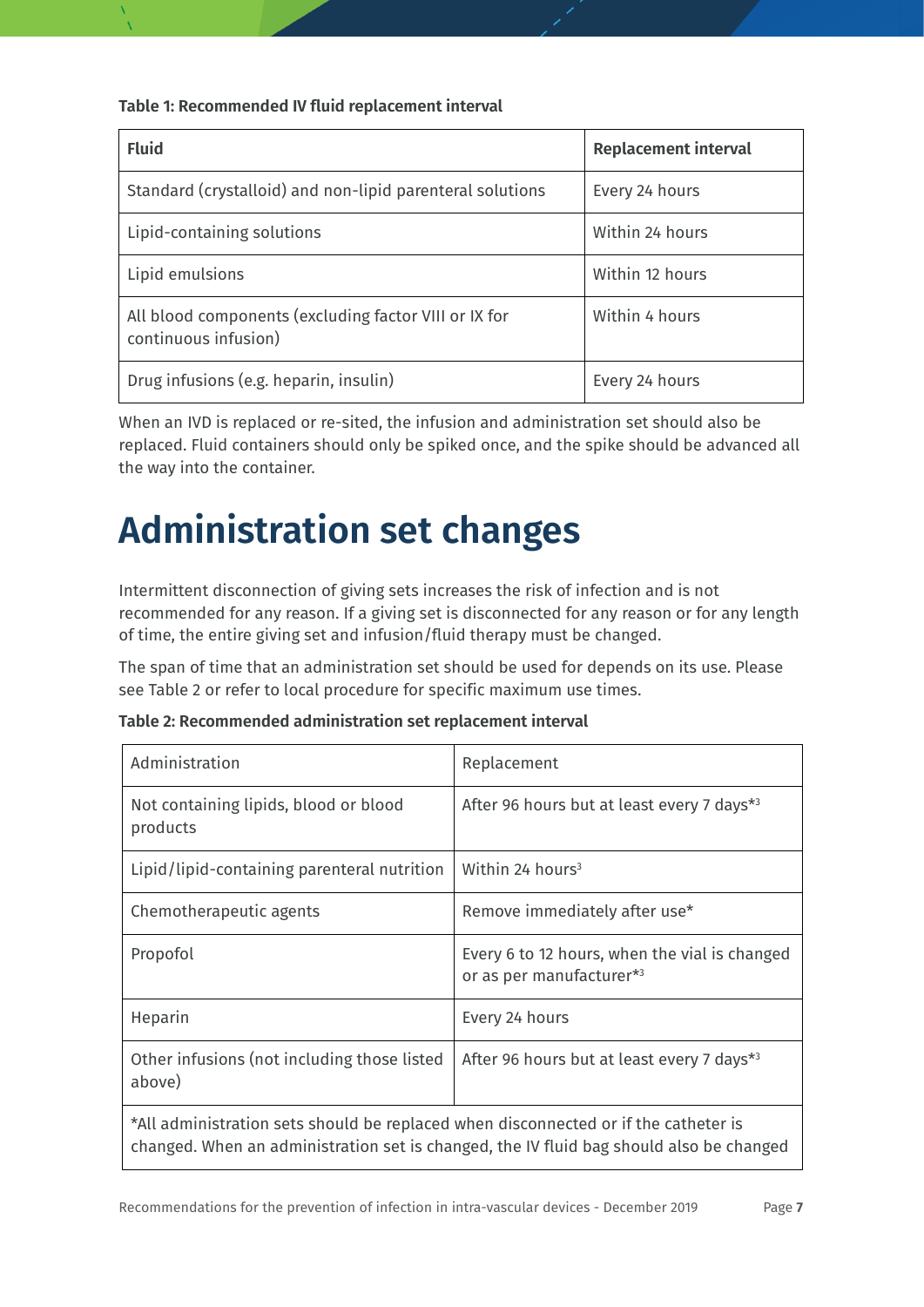#### <span id="page-10-0"></span>**Needleless access ports**

Needleless connectors (access ports) are recommended for access to all IVDs or IV tubing. 6 AT should be used for any access, removal and addition or changing of ports. 6, 15 Needless connectors should be changed as frequently as the giving set at a minimum weekly and not more frequently than 96 hours or as clinically indicated. 3

The needleless access port should be decontaminated by applying mechanical friction with a swab impregnated with 70percent alcohol or 2percent chlorhexidine and 70percent alcohol for at least 15 seconds and allowed to air dry.<sup>3, 5, 16, 31</sup> Only sterile devices should be used to access an IVD or IV line. 3, 15 There should never be an "open" access port on any circuit attached to an IVD. There should be a needleless access port or sterile cap at each possible access point. Manipulation and access of lines attached to an IVD should be minimised to reduce the opportunity for infection. <sup>3</sup> Where possible, a facility should only stock compatible components to prevent possible leaking and breaks in the system. 3

# <span id="page-10-1"></span>**Disinfectant caps**

The use of disinfectant caps on needless access ports could be considered, depending on facility's specific requirements, especially for intermittently used devices.<sup>5, 31, 32</sup> Recommendation of their general use to prevent IVD related BSIs requires more evidence. 31 If used, follow manufacturer's recommendations for their use.

## <span id="page-10-2"></span>**Blood culture collection for diagnosis of BSI**

Blood cultures for the diagnosis of a blood stream infection should be taken from a peripheral vessel in accordance with the pathology provider's policy. Pathology Queensland's recommendation for blood culture collections in adults can be found here: <http://qis.health.qld.gov.au/DocumentManagement/Default.aspx?DocumentID=26423> (please note: this can only be accessed from a computer on the Queensland Health network).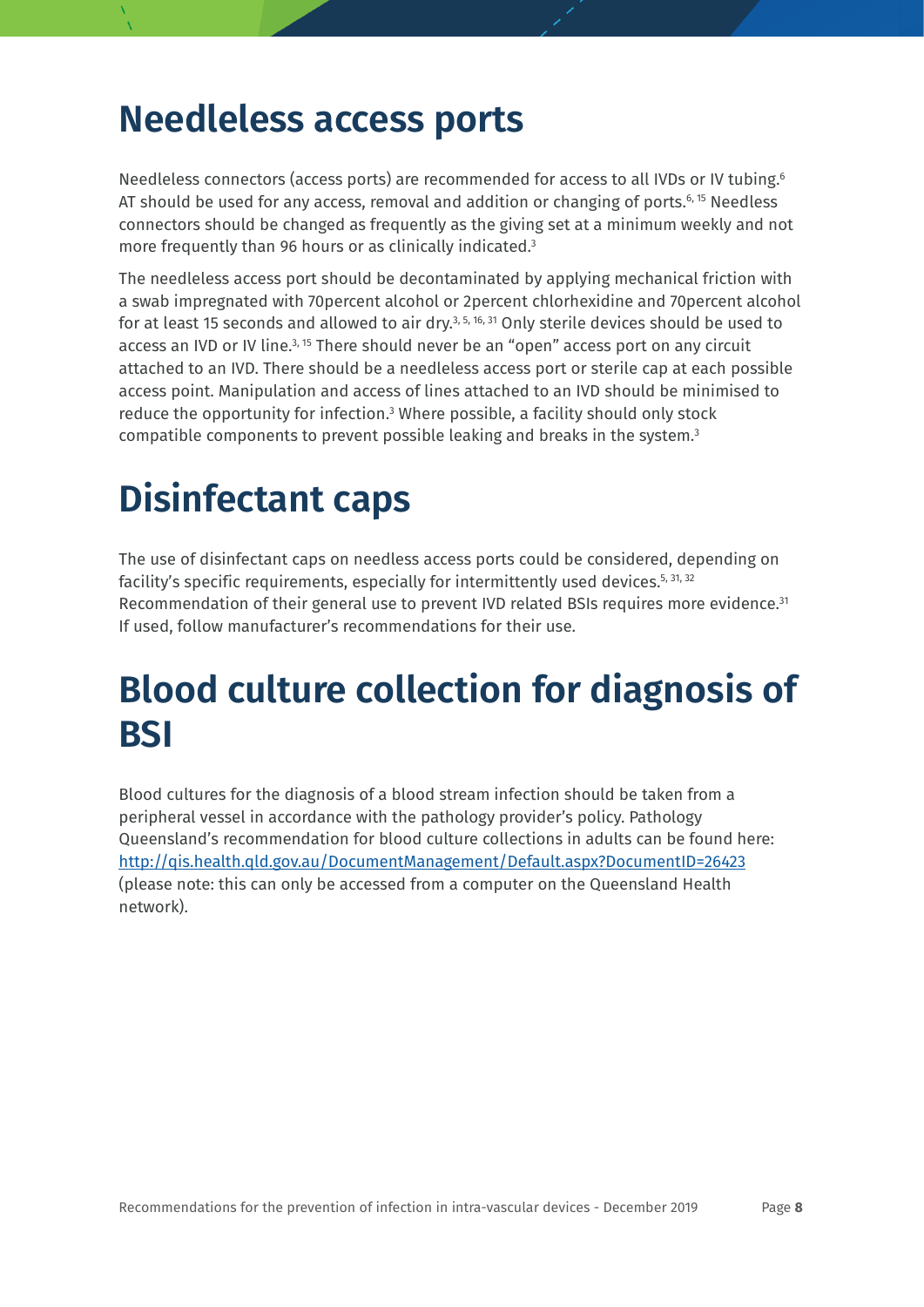CVC blood cultures may be taken if there is no other foci of infection and the catheter is the suspected source. Please see local procedures for more detail regarding the specific requirements for blood culture collection. The principles of AT should be followed to reduce the chance of contamination of the specimen.

# <span id="page-11-0"></span>**Culturing line tips**

Culturing of line tips is not routinely indicated. If the CVC is the suspected source of infection and the tip is required for culture and sensitivity, removal of the CVC and collection of the tip should be performed under aseptic technique. The tip should only be cultured if catheter-associated blood stream infection is suspected and definitive confirmation and sensitivities are required. Please liaise with your local lab for their requirements for a line tip culture or see the Queensland Pathology standard operating procedure at

[http://qis.health.qld.gov.au/DocumentManagement/Default.aspx?DocumentID=29160&Docu](http://qis.health.qld.gov.au/DocumentManagement/Default.aspx?DocumentID=29160&DocumentInstanceID=109753) [mentInstanceID=109753](http://qis.health.qld.gov.au/DocumentManagement/Default.aspx?DocumentID=29160&DocumentInstanceID=109753) (please note: this can only be accessed from a computer on the Queensland Health network).

# <span id="page-11-1"></span>**Ethanol lock therapy**

The aim of ethanol lock therapy is to prevent infection by inhibiting microbial growth in the catheter.

Follow the local procedure for ethanol locking of IVDs.

Please note that ethanol may degrade polyurethane over time and therefore these devices may not be suitable for this type of therapy. Please consult with local procedures and manufacturer guidelines.

# <span id="page-11-2"></span>**Catheter duration, replacement and removal**

All IVDs should be removed as soon as they are no longer required.<sup>3, 5, 6</sup> Removal of devices should be documented in the patient record, including the reason for removal.<sup>6</sup>

Different IVDs have different recommended durations. Please see the device specific appendix for further information. IVDs should only be replaced where there is an indication for their further use.

Follow the principles of AT for the removal of IVDs.<sup>6</sup> Please see line specific appendices and local procedures for more information.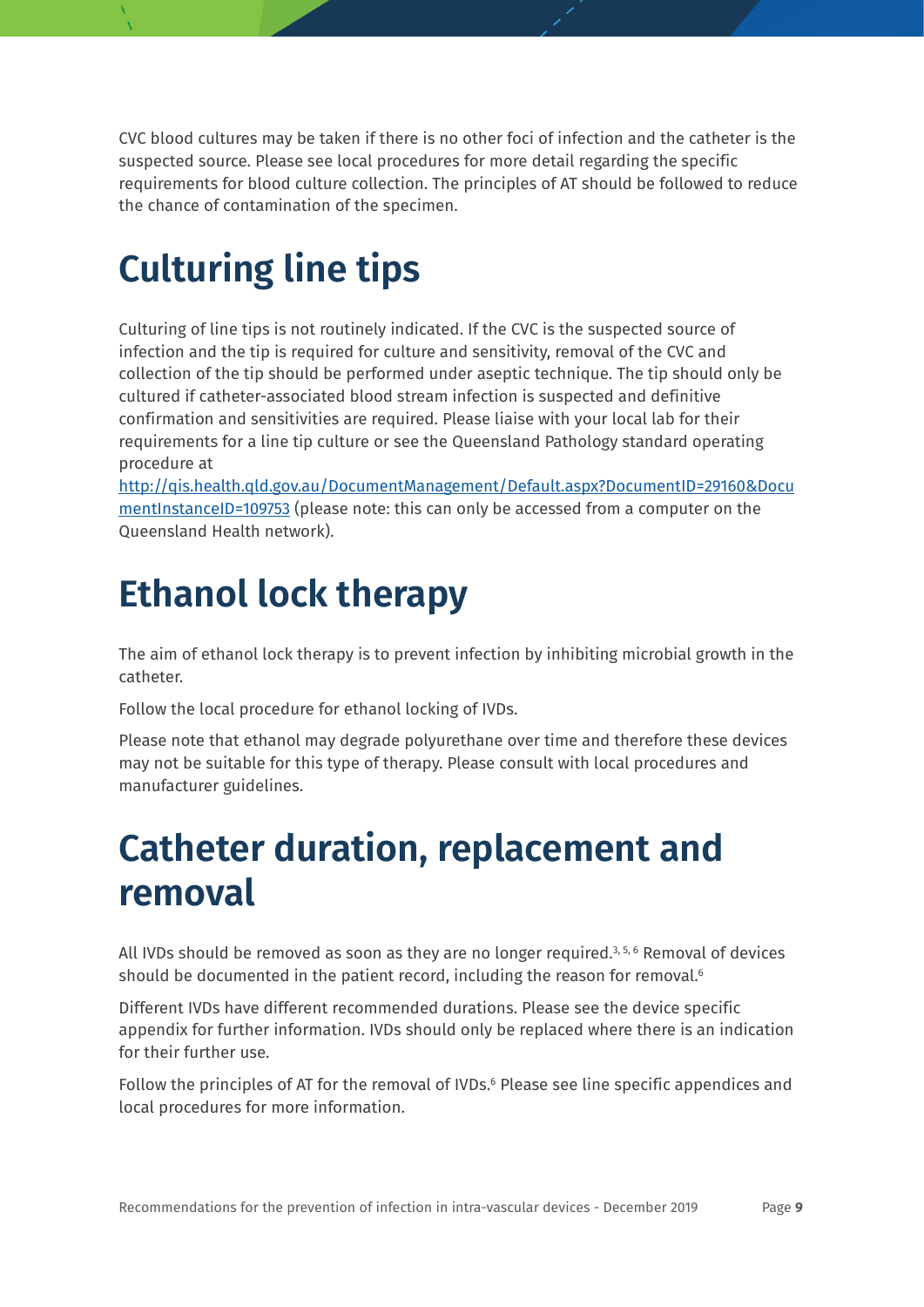# <span id="page-12-0"></span>**Definitions**

| Disinfection                             | the process that inactivates non-sporing infectious agents,<br>using either thermal or chemical means.                                                                                                                          |
|------------------------------------------|---------------------------------------------------------------------------------------------------------------------------------------------------------------------------------------------------------------------------------|
|                                          | https://www.nhmrc.gov.au/book/australian-guidelines-<br>prevention-and-control-infection-healthcare-2010/b1-5-4-<br>disinfection                                                                                                |
| Ethanol lock therapy                     | the process of placing ethanol in the central line to prevent<br>or treat line infection. The ethanol sits in the line / lumen<br>when administering IV medication.                                                             |
| Maximal barrier<br>precautions           | strict compliance with hand hygiene and wearing a cap,<br>mask, sterile gown, and sterile gloves. The use of maximal<br>head barrier precautions reduces the risk of catheter<br>infection.                                     |
| Prophylactic antibiotics                 | the use of antibiotic to prevent infection before an invasive<br>procedure.                                                                                                                                                     |
| <b>Transmission based</b><br>precautions | used in addition to standard precautions to minimise the<br>transmission of healthcare-associated infections where the<br>suspected or confirmed presence of infectious agents<br>represents an increased risk of transmission. |

## <span id="page-12-1"></span>**Document approval details**

#### <span id="page-12-2"></span>Version control

| Version | Date              | Prepared by   | Comments                        |
|---------|-------------------|---------------|---------------------------------|
| 1.0     | 2012              | <b>CHRISP</b> | [QH-GDL-321-6-1:2012] Rescinded |
| 2.0     | <b>March 2013</b> | <b>CHRISP</b> |                                 |
| 3.0     | January 2015      | <b>CDIM</b>   |                                 |
| 4.0     | November 2019     | <b>CDIM</b>   | Complete review of document     |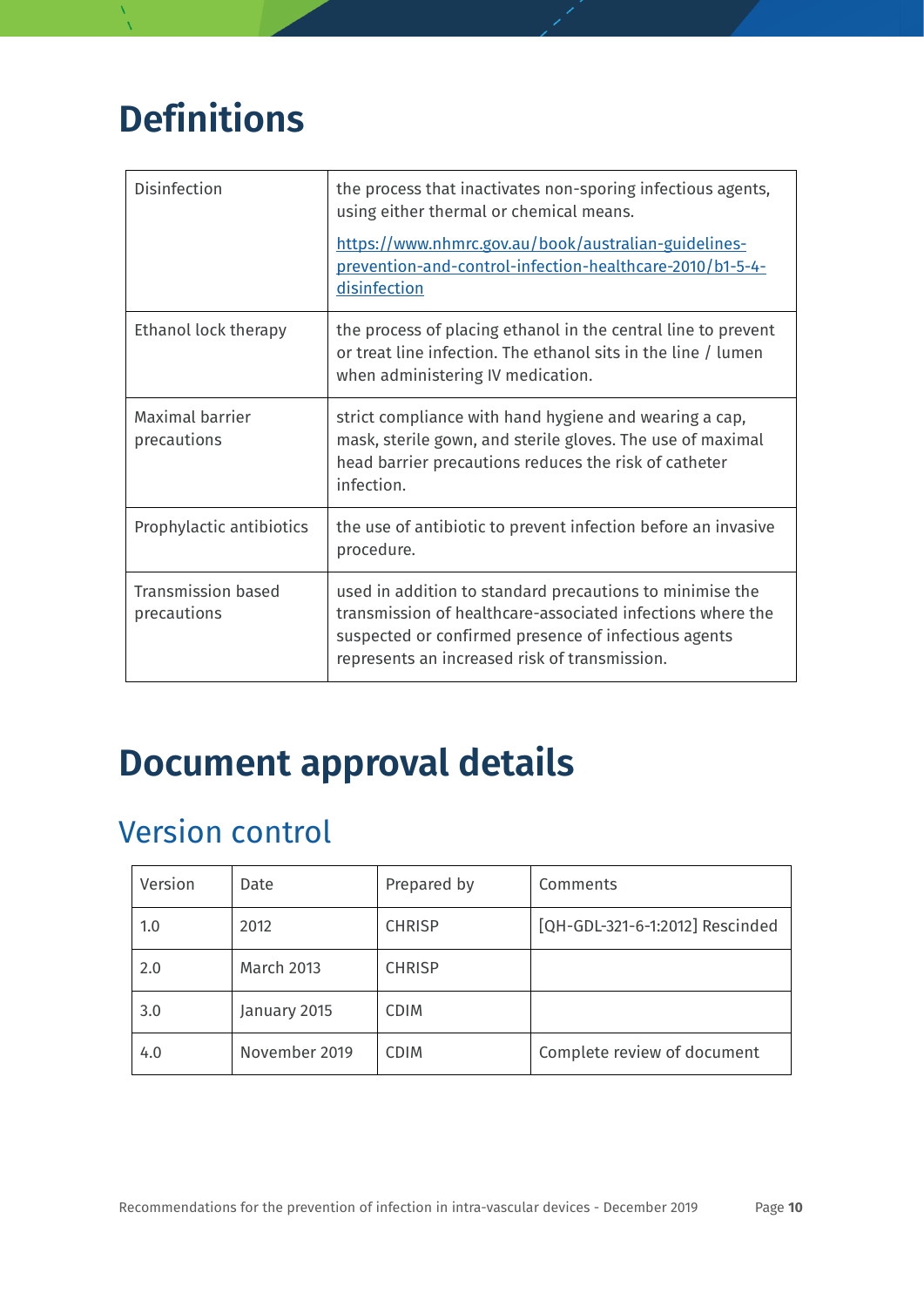## <span id="page-13-0"></span>**Appendix 1**

#### <span id="page-13-1"></span>Tunnelled CVC specific information

This line specific information is intended to provide guidance on the minimum standards to ensure prevention of infection with specific devices and is not intended to address insertion techniques or device use.

Surgically inserted into an incision in the chest and tunnelled through the soft tissue beneath the skin of the clavicle then advanced to the superior vena cava.

A transparent dressing should be used over the exit site until it is well healed<sup>3</sup> or patient is no longer immunocompromised.

Consider use of tissue adhesive to reduce post-operative bleeding immediately post CVC insertion.

Allow three weeks for the cuff to become ingrown and act as securement. A dressing must remain in place for 3weeks if the patient is immunocompromised.

Document actual tip location and confirm prior to commencement of IVT

If applicable, remove sutures from the entry site at 1-week post insertion and exit site at 3 weeks post insertion.

It may be preferable for tunnelled CVCs to be managed without a dressing. Assess individual patient, clinical need and patient's preference to decide if dressing will continue. Consider the following for suitability of being dressing-free:

- non-immunocompromised patient
- reddened, painful and ulcerated surrounding skin
- known adhesive allergies and adhesive-related skin injury

Written information about the care of the tunnelled CVC should be provided to the patient. 3 Where a patient is to be an outpatient for the use of this device, additional care information may be required. A patient's understanding of this information should be checked prior to discharge. Practical and theoretical training is recommended to be provided by clinicians that includes step-by step instructions in text and images, dressing changes, hygiene, flushing techniques and handling of catheter.

Confirm medical order for removal

Removal only by qualified clinician as may require surgical intervention for cuff removal.

The Valsalva technique should be utilised for removal and digital pressure to the vein puncture site applied until haemostasis is achieved, followed by an occlusive dressing to minimise risk of air embolism and bleeding.

Assess line integrity following removal.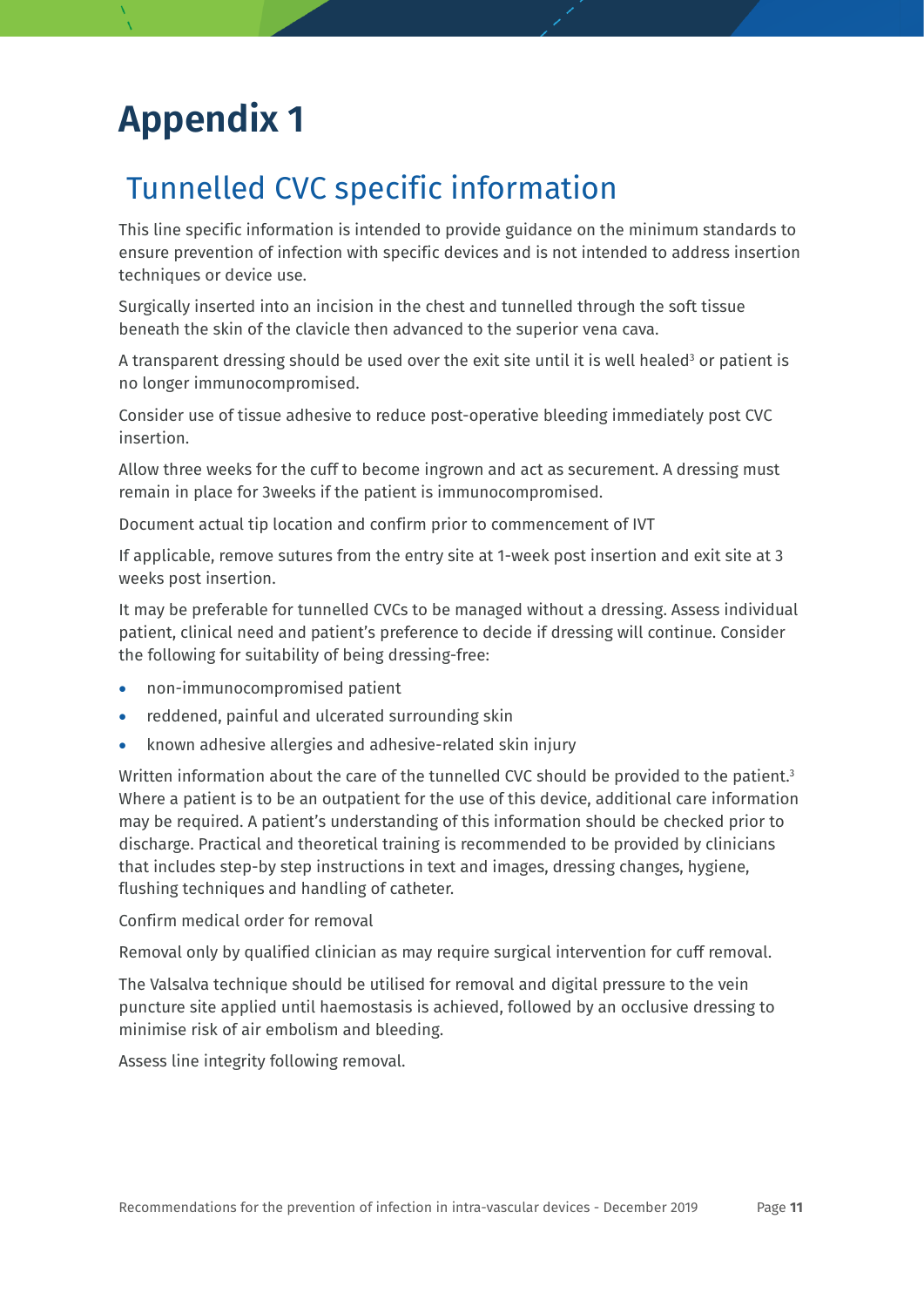# <span id="page-14-0"></span>**Appendix 2**

#### <span id="page-14-1"></span>PICC specific information

This line specific information is intended to provide guidance on the minimum standards to ensure prevention of infection with specific devices and is not intended to address insertion techniques or device use.

Ultrasound guidance with or without ECG Technology must be used for insertion to avoid possible mechanical complications and numbers of attempted cannulations. 6

Select a PICC with the least number of lumens essential to patient management.

The use of a non-suture securement device is recommended.

The use of Chlorhexidine impregnated sponge dressings under the transparent dressing is recommended in adult populations. 5

Tip location confirmation should be done prior to first-time use. Literature supports the use of ECG confirmation systems as an acceptable alternative to X-ray confirmation alone. Local procedure must support the use of such systems before their implementation. Staff must be educated and assessed as competent in the systems use prior to implementation. 6

Removal of PICC:

- Also refer to local procedure regarding PICC removal.
- Gather required equipment.
- Check if tip culture is required (See: Culturing line tips, for more information)
- Perform hand hygiene.
- Don PPE.
- Remove securement and dressing.
- Clean the area around PICC with alcoholic 2percent chlorhexidine solution and allow to air dry.
- Gently pull device from patient whiles instructing patient to hold his breath / Valsalva technique when pulling from the patient and apply digital pressure at site until haemostasis is achieved.
- Dress as per local policy.
- Check line integrity following removal.
- Measure the removed line and compare the measurement to the line length documented on insertion.
- Document the removal in the patient record, including the measurement and reason for removal.

Routine replacement of PICCs is not recommended to prevent infection. 5

Consider use of antimicrobial PICC in patients at high risk of infection.

Consider use of anti-thrombogenic PICC for patients at risk of developing thrombosis.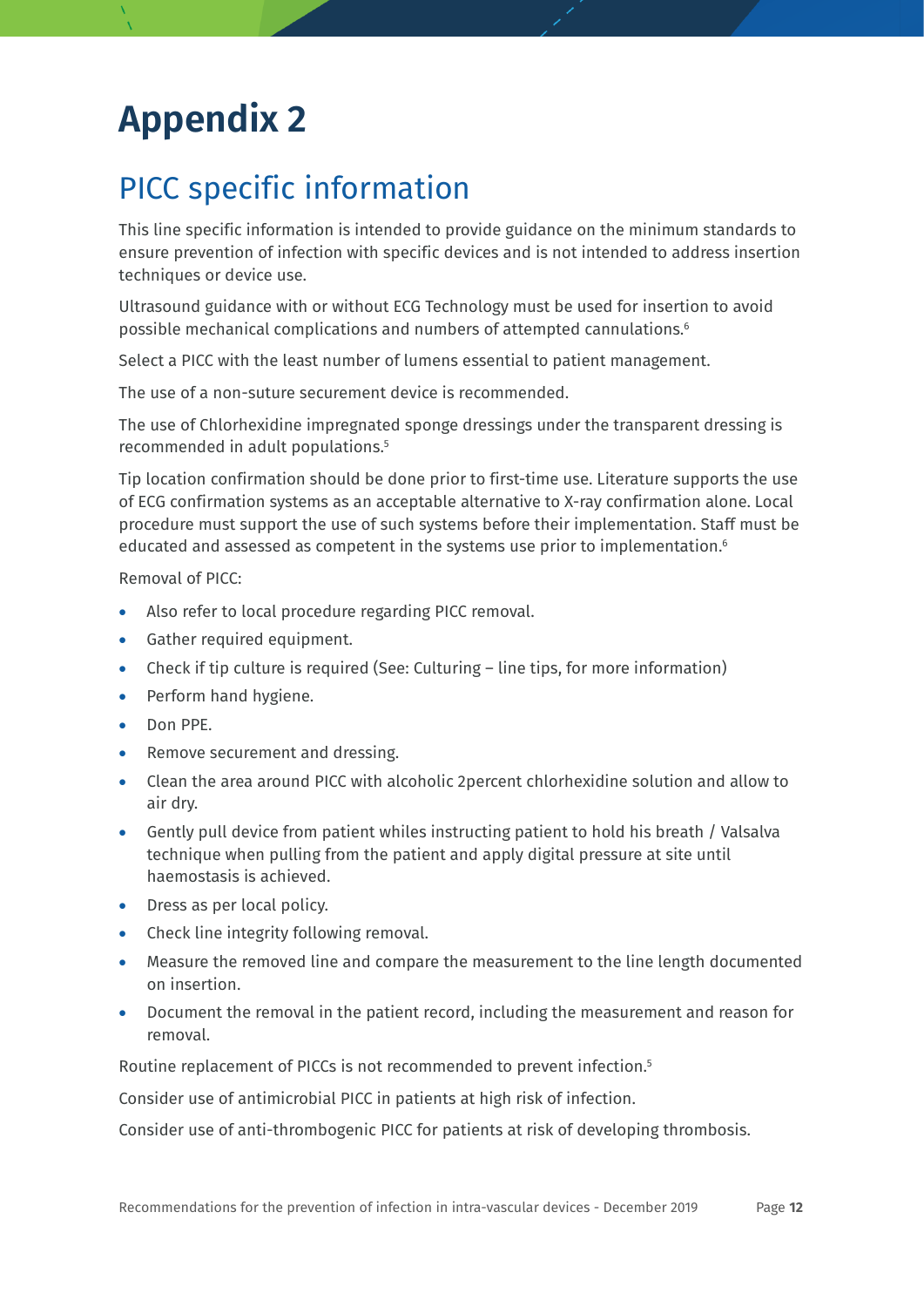Guidewire exchanges should only be considered where the risks of new insertion outweigh the risk of infection using the same site.

If a guidewire exchange is to be used, new sterile gloves, drapes and skin preparation are to be used after handling the old catheter.

Highlight the importance of hand hygiene in handling any device/line.

Written information about the care of the PICC should be provided to the patient. Where a patient is to be an outpatient for the use of this device, additional care information may be required. A patient's understanding of this information should be checked prior to discharge. 6

# <span id="page-15-0"></span>**Appendix 3**

#### <span id="page-15-1"></span>Percutaneous CVC specific information

This line specific information is intended to provide guidance on the minimum standards to ensure prevention of infection with specific devices and is not intended to address insertion techniques or device use.

Use ultrasound guidance for insertion where possible to avoid possible mechanical complications and numbers of attempted cannulations.<sup>3, 5, 6</sup>

Femoral and jugular sites should be avoided, and subclavian sites used in adult patients to reduce the possibility of infection.3, 6

Consider use of tissue adhesive to reduce post-operative bleeding immediately post CVC insertion.

Guidewire exchanges are not recommended where there is evidence of infection.

Guidewire exchanges increases the risk of infection. It should only be considered where the risks of a new insertion site outweigh the risk of infection using the same site.

If a guidewire exchange is to be used, new sterile gloves, drapes and skin preparation are to be used after handling the old catheter.<sup>3</sup>

Use a catheter with the minimum number of ports essential for patient management.<sup>3</sup>

All attempts should be made to avoid blocked lumens. Where possible all lumens should be used to prevent blockages.

Where a lumen is not in use, adhere to local policy flush volume and frequency procedure.

If a lumen becomes blocked and attempts to unblock the line are unsuccessful, the line should be removed within 24 hours.

Where aseptic technique cannot be ensured, the catheter should be replaced as soon as possible. 3

Highlight the importance of hand hygiene in handling any device/line.

Written information about the care of the CVC should be provided to the patient to ensure they understand the care required whilst in hospital.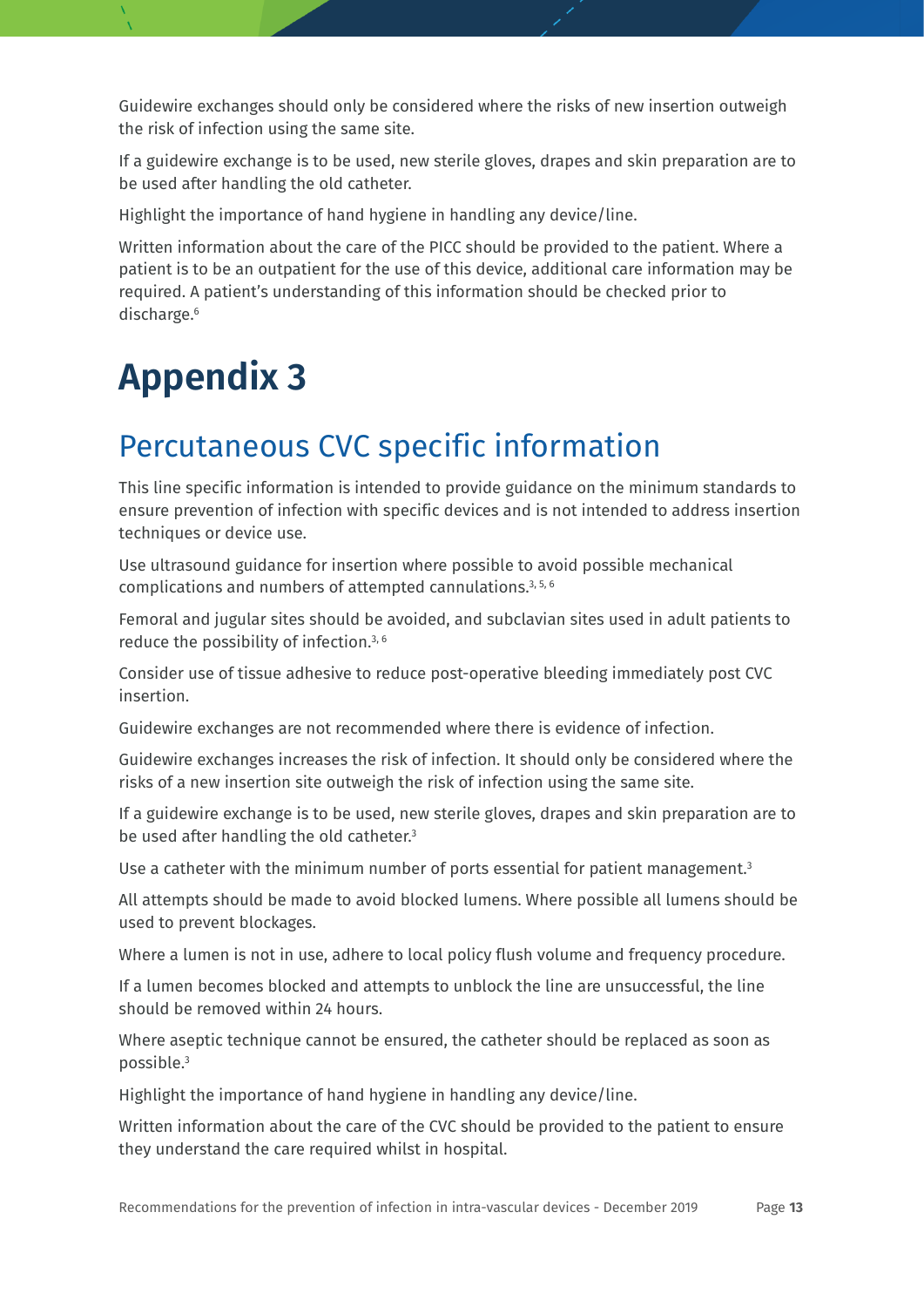## <span id="page-16-0"></span>**Appendix 4**

#### <span id="page-16-1"></span>PORT or Port-a-cath specific information (Totally Implanted Central Venous Access Port)

This line specific information is intended to provide guidance on the minimum standards to ensure prevention of infection with specific devices and not is intended to address insertion techniques or device use.

Written information about the care of the port should be provided to the patient.<sup>3</sup> Where a patient is to be an outpatient for the use of this device, additional care information may be required. A patient's understanding of this information should be checked prior to discharge.

Ports are usually inserted into the subclavian, internal jugular or basilic veins by qualified clinicians. It is best to avoid insertion sites under the arm, in the breast or soft tissue of the abdomen

Pressure injectable port-a-cath can be identified by palpating raised nodule or a triangular shape of the port housing.

Most definitive confirmation is via radiological scanning wherein letters "C" and "T" will be visible at the back of the port.

Only use the correct fit size of non-coring (Huber) safety needle with bonded extension on top of the needleless connector to access the port.

Do not tilt, rock, rotate or pull on needle when accessing port.

If needle is too short, the reservoir will not be entered, and it will not be possible to aspirate and administer medications. Consider a tissue thickness of 0.5 to 2 centimetres.

If the needle is too long, it will protrude and potentially dislodge.

Accessing using an ordinary needle at an incorrect angle will cause extravasation causing skin and soft tissue injury.

The needle and dressing must be changed weekly or once accessed, the non-coring (Huber) safety needle should be removed and replaced in conjunction with the weekly dressing changes or as outlined in the local policy procedure.

It is recommended to flush the device every 4 weeks when not frequently used.

Ensure blood flashback prior to every bolus administration or when starting an infusion to confirm placement of needle.

Assess for swelling around port needle location in the body, chest pain or shoulder whilst flushing or infusing, do not remove the needle but stop infusion immediately and notify medical team.

Highlight the importance of hand hygiene in handling any device/line.

Confirm medical order for removal.

Removal only by qualified clinical as may require surgical intervention for cuff removal.

AT should be adhered to for removal.

Recommendations for the prevention of infection in intra-vascular devices - December 2019 Page **14**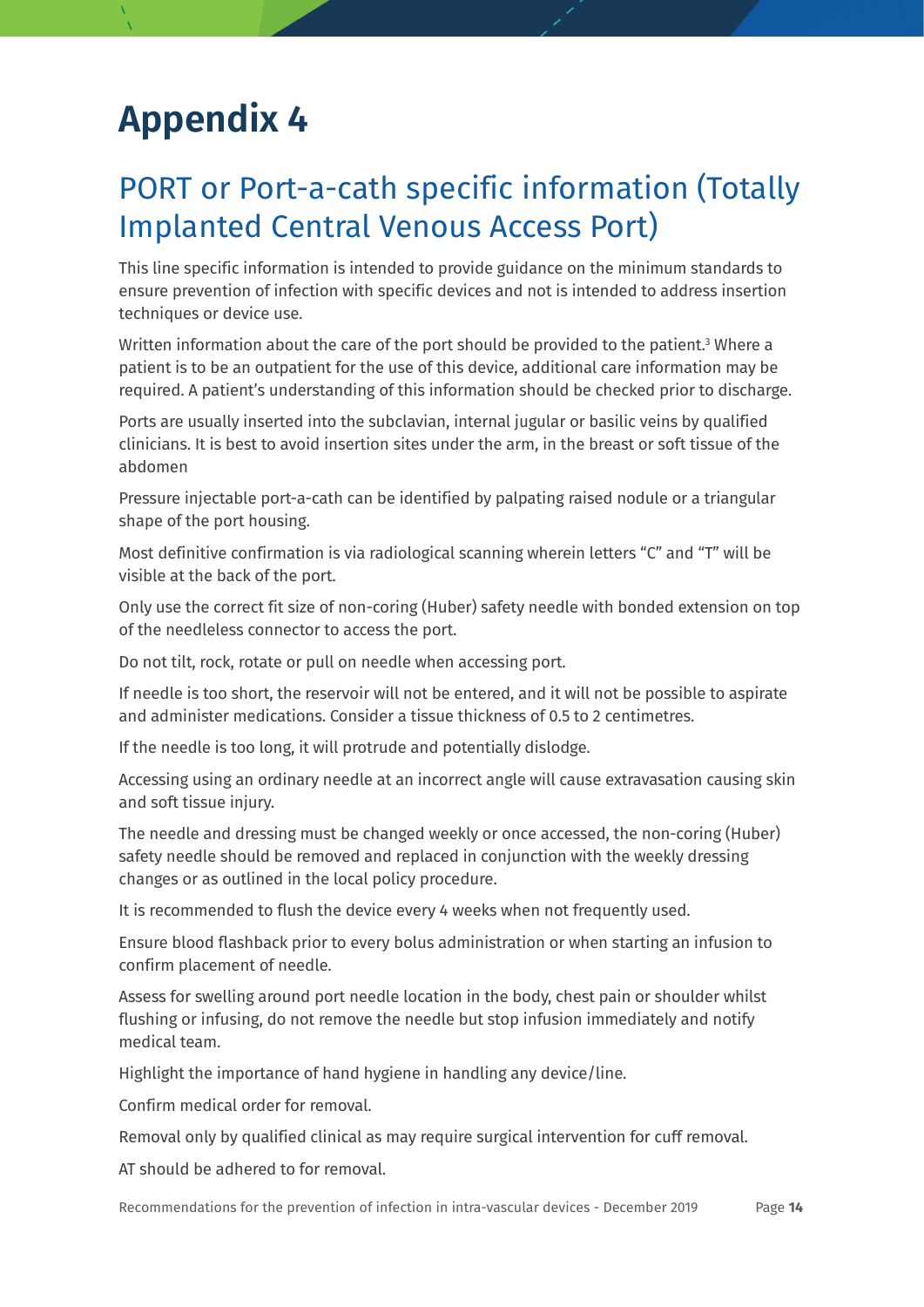Assess line integrity following removal.

# <span id="page-17-0"></span>**Appendix 5**

#### <span id="page-17-1"></span>Haemodialysis catheter specific information

This line specific information is intended to provide guidance on the minimum standards to ensure prevention of infection with specific devices and is not intended to address insertion techniques or device use.

Devices that require confirmation of tip position prior to use should have this done prior to use. Literature supports use of ECG confirmation systems as an acceptable alternative to Xray confirmation alone. Local procedure must support the use of such systems before their implementation. Staff must be educated and assessed as competent in the systems use prior to implementation.<sup>6</sup>

Guidewire exchanges are not recommended where there is evidence of infection.

If a guidewire exchange is to be used, new sterile gloves, drapes and skin preparation solution are to be used after handling the old catheter.<sup>3</sup>

Femoral sites should be avoided to reduce the possibility of infection.3

The use of antiseptic ointments at the catheter exit site at the end of a dialysis session may be considered, if the ointment doesn't interact with the catheter material.

Large catheters such as tunnelled dialysis catheters may bleed more than usual, monitor for excessive or uncontrolled bleeding. Apply firm pressure, initiate medical review as per organisational policy/procedure for patient deterioration.

Avoid excessive dressing changes during active bleeding so clotting will not be disturbed. Consider secondary dressing reinforcement.

Refer to your hospital policy/procedure on catheter choice.

Refer and adhere to local policy flush volume and frequency procedure. There is no evidence that specific flushing volumes or frequency has an effect on failure rates.

Written information about the care of the port should be provided to the patient.<sup>3</sup> Where a patient is to be an outpatient for the use of this device, additional care information may be required. A patient's understanding of this information should be checked prior to discharge. Practical and theoretical training is recommended to be provided by clinicians that includes step-by-step instructions in text and images i.e. dressing changes, hygiene, flushing techniques and handling of catheter.

Highlight the importance of hand hygiene with patients in handling their own line and when to seek medical attention.

Confirm medical order for removal.

Removal only by qualified clinical as may require surgical intervention for cuff removal.

The Valsalva technique should be utilised for removal and digital pressure to the vein puncture site applied until haemostasis is achieved then an occlusive dressing is applied to minimise risk of air embolism and bleeding.

Recommendations for the prevention of infection in intra-vascular devices - December 2019 Page **15**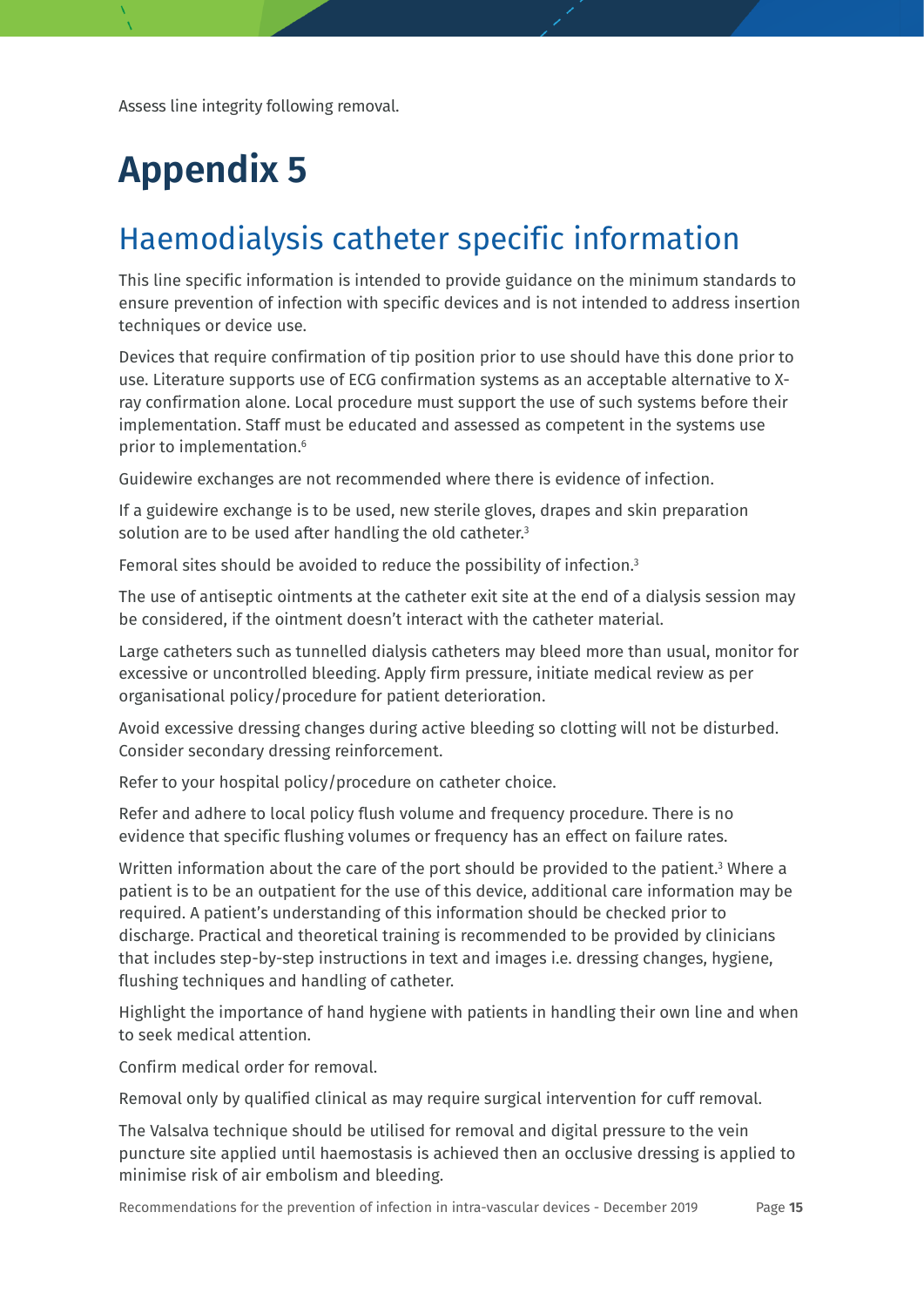Assess line integrity following removal.

# <span id="page-18-0"></span>**Appendix 6**

#### <span id="page-18-1"></span>Peripheral intravenous catheter specific information

This line specific information is intended to provide guidance on the minimum standards to ensure prevention of infection with specific device and is not intended to address insertion techniques or device use.

PIVCs should be assessed at each access, at least every 8 hours at a minimum and hourly if continuous fluids are infusing of for high risk populations such as neonates, paediatrics, unconscious and elderly patients.

Thorough assessment includes touch, look and compare with contralateral limb.

Refer and adhere to local policy flush volume and frequency procedure. There is no evidence that specific flushing volumes or frequency has an effect on failure rates.<sup>33</sup>

While there is no evidence that a gauze dressing performs any worse that a transparent dressing at preventing infection it may not be as effective as preventing dislodgement.<sup>27</sup> Further, a gauze dressing prevents easy regular visual inspection of the insertion site. If a gauze dressing is used, the site should be palpated for hardness or tenderness and removed, and the site inspected if any of these are found.3 Please see local procedures for the recommended dressing in your facility.

Local policies should dictate the length of time that a PIVC can remain in-situ;

- Usually this would be either 72–96 hours or clinically indicated PIVC changes.
- The facility should undertake a risk assessment considering the skill mix and experience of the inserters and carers of the PIVCs and current catheter related BSI rate when deciding on their policy. 34

PIVCs should be replaced as soon as possible and within 24 hours if inserted in an emergent situation, where asepsis may not have been maintained or there is no documentation regarding the insertion of the device.

PIVCs should be immediately removed when there are any signs of phlebitis, infection or malfunction. 3

Consideration should be given to a central venous catheter if the duration of therapy is a week or greater or the therapy to be administered is a known vein irritant.

Highlight the importance of hand hygiene of patients in handling their own line.

Enhanced patient education should be provided regarding monitoring for initial signs of infections developing such as pain, redness or swelling in the catheter and emphasise to report any signs of infection to nursing/ medical staff immediately.

Written information about the care of the PIVC should be provided to the patient to ensure they understand the care required whilst in the hospital.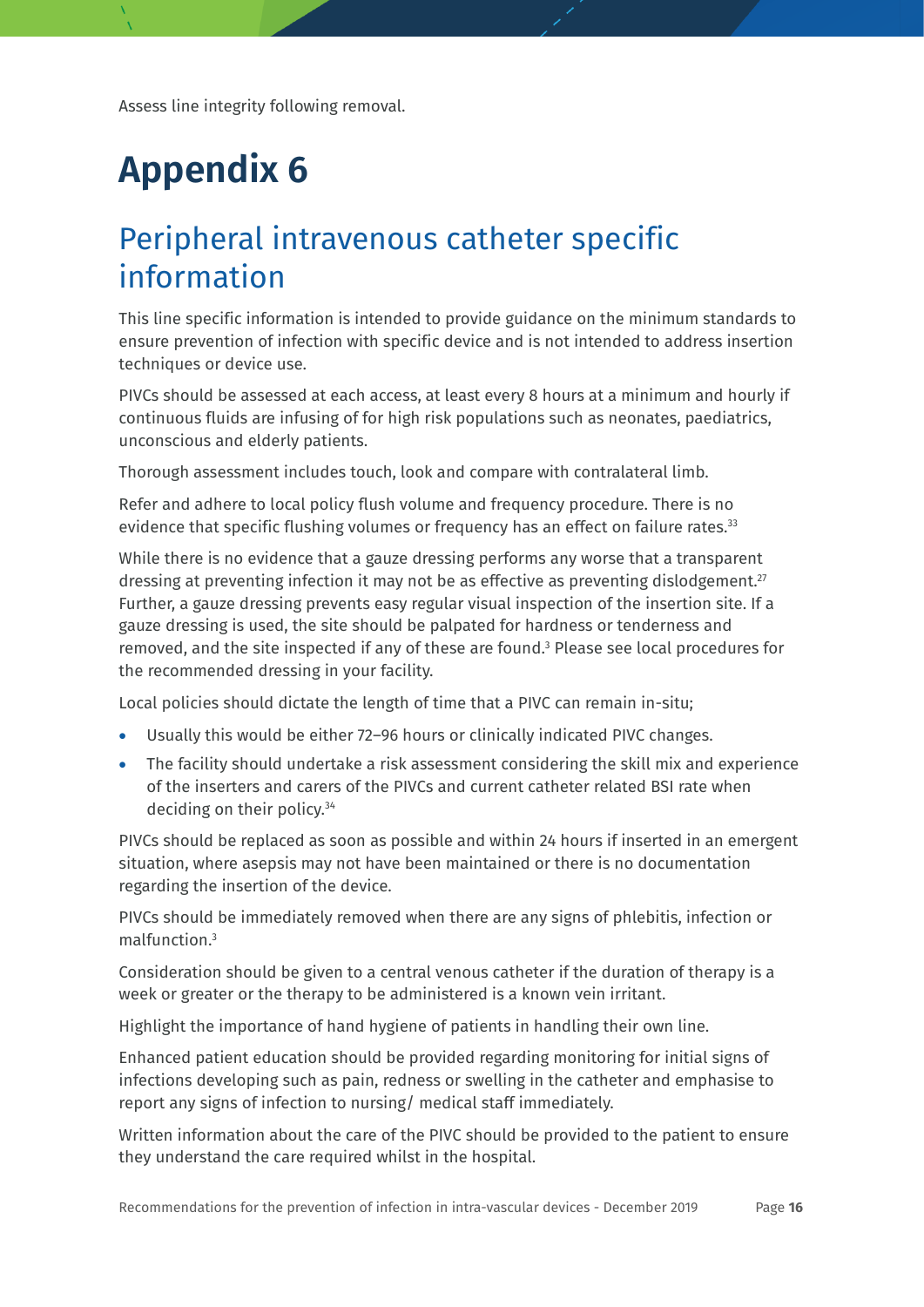## <span id="page-19-0"></span>**Appendix 7**

#### <span id="page-19-1"></span>Staphylococcus aureus bloodstream investigation checklist

#### Investigation Process:

An investigation should be undertaken of all episodes of Healthcare Associated Intravascular Device (IVD)-Related Staphylococcus aureus Bloodstream Infection (BSI)

This involves:

- 1. Establish the S. aureus BSI meets the criteria for investigation.
- 2. Investigate the episode using an Investigation Checklist to identify factors that may have contributed to the BSI.
- 3. Undertake an Event Analysis.
- 4. Develop an Action Plan and report outcomes in accordance with the local governance arrangement.

The relevant Department of Health Guidelines for Recommendations for the prevention of infection in IVD should be used as a reference point for the investigation.

Ensure that immediate actions and controls to manage risk are implemented.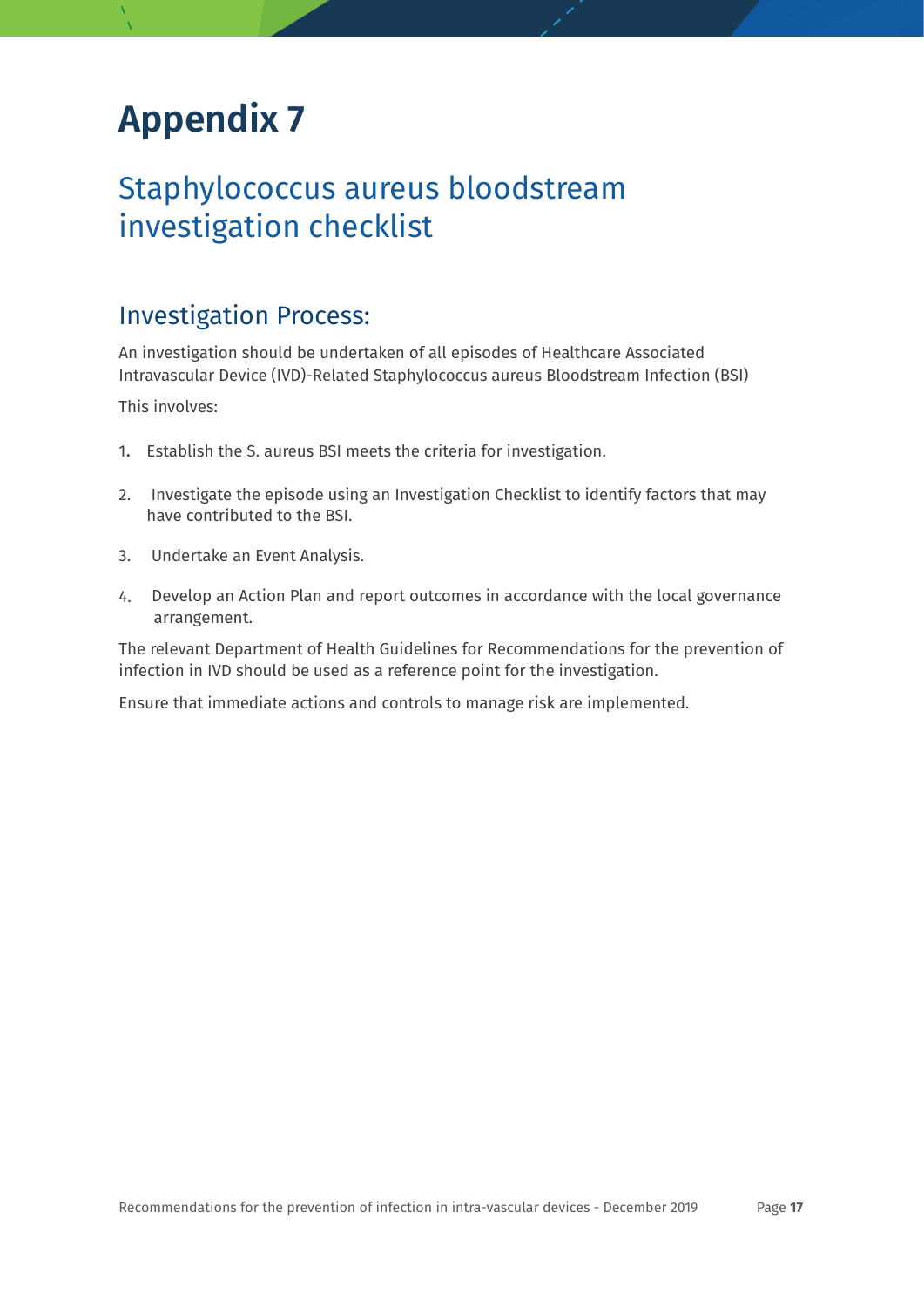#### *Staphylococcus* aureus bloodstream investigation checklist

#### STEP 1

| CRITERIA FOR INVESTIGATION OF A HEALTHCARE ASSOCIATED INTRAVASCULAR<br>DEVICE-RELATED Staphylococcus aureus BLOODSTREAM INFECTION | <b>INVESTIGATION REQUIRED?</b> |  |
|-----------------------------------------------------------------------------------------------------------------------------------|--------------------------------|--|
| Causative organism Staphylococcus aureus (including methicillin resistant strains)?                                               | Yes.                           |  |
| Meets criteria for diagnosis of a bloodstream infection (BSI)?                                                                    | <b>Yes</b>                     |  |
| Healthcare associated?                                                                                                            | Yes.                           |  |
| BSI acquired in this healthcare facility?                                                                                         | <b>Yes</b>                     |  |
| Patient has or had an IV device in situ in the 48 hours prior to collection of the<br>positive blood culture(s)?                  | Yes.                           |  |
| If yes recorded for all the above criteria, proceed to Step 2                                                                     |                                |  |

#### STEP 2

| INTRAVASCULAR DEVICE RELATED BLOOD STREAM INFECTION                                                                                                                                                                                                                                                                                                                                                       |                               |                                                                                      |                                                                                                                                                                                                                                                                                                                                                                                                 |  |
|-----------------------------------------------------------------------------------------------------------------------------------------------------------------------------------------------------------------------------------------------------------------------------------------------------------------------------------------------------------------------------------------------------------|-------------------------------|--------------------------------------------------------------------------------------|-------------------------------------------------------------------------------------------------------------------------------------------------------------------------------------------------------------------------------------------------------------------------------------------------------------------------------------------------------------------------------------------------|--|
| <b>PATIENT DETAILS</b>                                                                                                                                                                                                                                                                                                                                                                                    |                               |                                                                                      |                                                                                                                                                                                                                                                                                                                                                                                                 |  |
| Patient Identification (or affix label)                                                                                                                                                                                                                                                                                                                                                                   |                               | Date of completion of audit: $\frac{1}{2}$ $\frac{1}{2}$ $\frac{1}{2}$ $\frac{1}{2}$ |                                                                                                                                                                                                                                                                                                                                                                                                 |  |
| MRN:                                                                                                                                                                                                                                                                                                                                                                                                      |                               |                                                                                      |                                                                                                                                                                                                                                                                                                                                                                                                 |  |
| Hosp Name:                                                                                                                                                                                                                                                                                                                                                                                                |                               | Name of person completing audit:                                                     |                                                                                                                                                                                                                                                                                                                                                                                                 |  |
| Surname:                                                                                                                                                                                                                                                                                                                                                                                                  |                               |                                                                                      |                                                                                                                                                                                                                                                                                                                                                                                                 |  |
| Given Name:                                                                                                                                                                                                                                                                                                                                                                                               |                               |                                                                                      |                                                                                                                                                                                                                                                                                                                                                                                                 |  |
| Address:                                                                                                                                                                                                                                                                                                                                                                                                  |                               | Approximate time taken to complete all steps of the<br>investigation: _______        |                                                                                                                                                                                                                                                                                                                                                                                                 |  |
| Suburb:                                                                                                                                                                                                                                                                                                                                                                                                   |                               |                                                                                      |                                                                                                                                                                                                                                                                                                                                                                                                 |  |
| Post Code:                                                                                                                                                                                                                                                                                                                                                                                                |                               |                                                                                      |                                                                                                                                                                                                                                                                                                                                                                                                 |  |
| Phone:                                                                                                                                                                                                                                                                                                                                                                                                    |                               |                                                                                      |                                                                                                                                                                                                                                                                                                                                                                                                 |  |
| DOB: __/__/___ Sex: $\Box$ M $\Box$ F                                                                                                                                                                                                                                                                                                                                                                     |                               |                                                                                      |                                                                                                                                                                                                                                                                                                                                                                                                 |  |
| Date Admitted: $\frac{1}{\sqrt{1-\frac{1}{1-\frac{1}{1-\frac{1}{1-\frac{1}{1-\frac{1}{1-\frac{1}{1-\frac{1}{1-\frac{1}{1-\frac{1}{1-\frac{1}{1-\frac{1}{1-\frac{1}{1-\frac{1}{1-\frac{1}{1-\frac{1}{1-\frac{1}{1-\frac{1}{1-\frac{1}{1-\frac{1}{1-\frac{1}{1-\frac{1}{1-\frac{1}{1-\frac{1}{1-\frac{1}{1-\frac{1}{1-\frac{1}{1-\frac{1}{1-\frac{1}{1-\frac{1}{1-\frac{1}{1-\frac{1}{1-\frac{1}{1-\frac{1$ | Attributable Ward: _________  |                                                                                      | Date of Separation or Death: $\frac{1}{\sqrt{1-\frac{1}{1-\frac{1}{1-\frac{1}{1-\frac{1}{1-\frac{1}{1-\frac{1}{1-\frac{1}{1-\frac{1}{1-\frac{1}{1-\frac{1}{1-\frac{1}{1-\frac{1}{1-\frac{1}{1-\frac{1}{1-\frac{1}{1-\frac{1}{1-\frac{1}{1-\frac{1}{1-\frac{1}{1-\frac{1}{1-\frac{1}{1-\frac{1}{1-\frac{1}{1-\frac{1}{1-\frac{1}{1-\frac{1}{1-\frac{1}{1-\frac{1}{1-\frac{1}{1-\frac{1}{1-\frac$ |  |
|                                                                                                                                                                                                                                                                                                                                                                                                           | Attributable Unit: __________ |                                                                                      |                                                                                                                                                                                                                                                                                                                                                                                                 |  |
| Transfers/movements after admission:                                                                                                                                                                                                                                                                                                                                                                      |                               |                                                                                      |                                                                                                                                                                                                                                                                                                                                                                                                 |  |
|                                                                                                                                                                                                                                                                                                                                                                                                           |                               |                                                                                      |                                                                                                                                                                                                                                                                                                                                                                                                 |  |
|                                                                                                                                                                                                                                                                                                                                                                                                           |                               |                                                                                      |                                                                                                                                                                                                                                                                                                                                                                                                 |  |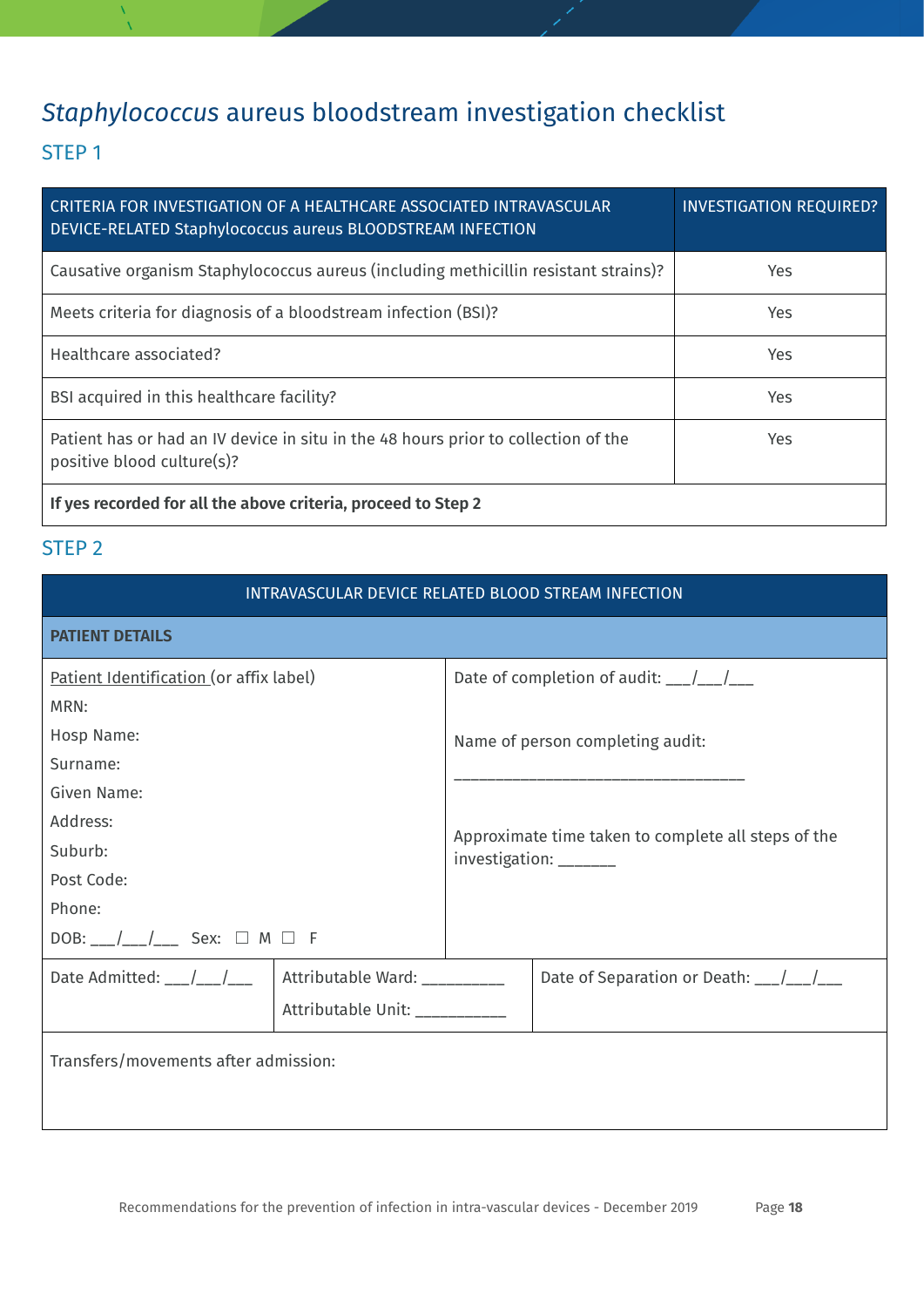| <b>SPECIMEN (BLOOD CULTURE) DETAILS</b>                                                                                                                                                                    |
|------------------------------------------------------------------------------------------------------------------------------------------------------------------------------------------------------------|
| Date of Collection: $\frac{1}{\sqrt{1-\frac{1}{1-\cdots}}}}$<br>Specimen Lab No: _______________________                                                                                                   |
| (NB: The isolation of S. aureus from a blood culture collected through a line does not necessarily indicate a<br>catheter was infected if peripheral blood cultures were also collected and were positive) |
| Was S. aureus also isolated from:                                                                                                                                                                          |
| Exit site swab                                                                                                                                                                                             |
| Catheter distal tip<br>$\Box$                                                                                                                                                                              |
| Other focus of infection - if yes, does this truly fit the criteria of an IVD-related infection in the presence of<br>$\Box$<br>another source? (refer Step 1)                                             |
| Is the patient known to be colonised with S. aureus?<br>$\Box$ Yes<br>$\Box$ No                                                                                                                            |
| Note:                                                                                                                                                                                                      |
| If specimen is collected within 48 hours of insertion, please complete Step 3 section A                                                                                                                    |
| If specimen is collected >48 hours after insertion, please complete Step 3 section B                                                                                                                       |
| PATIENT OUTCOME                                                                                                                                                                                            |
| <b>Outcome at time investigation</b>                                                                                                                                                                       |
| Death due to other cause<br>П                                                                                                                                                                              |
| Full recovery or full recovery expected<br>$\Box$                                                                                                                                                          |
| Infection caused death                                                                                                                                                                                     |
| Infection contributed to death                                                                                                                                                                             |
| Ongoing sepsis<br>$\sqcup$                                                                                                                                                                                 |
| <b>DEVICE OUTCOME</b>                                                                                                                                                                                      |
| Removed (Please circle) Yes / No<br>Date/Time: _______________________                                                                                                                                     |
|                                                                                                                                                                                                            |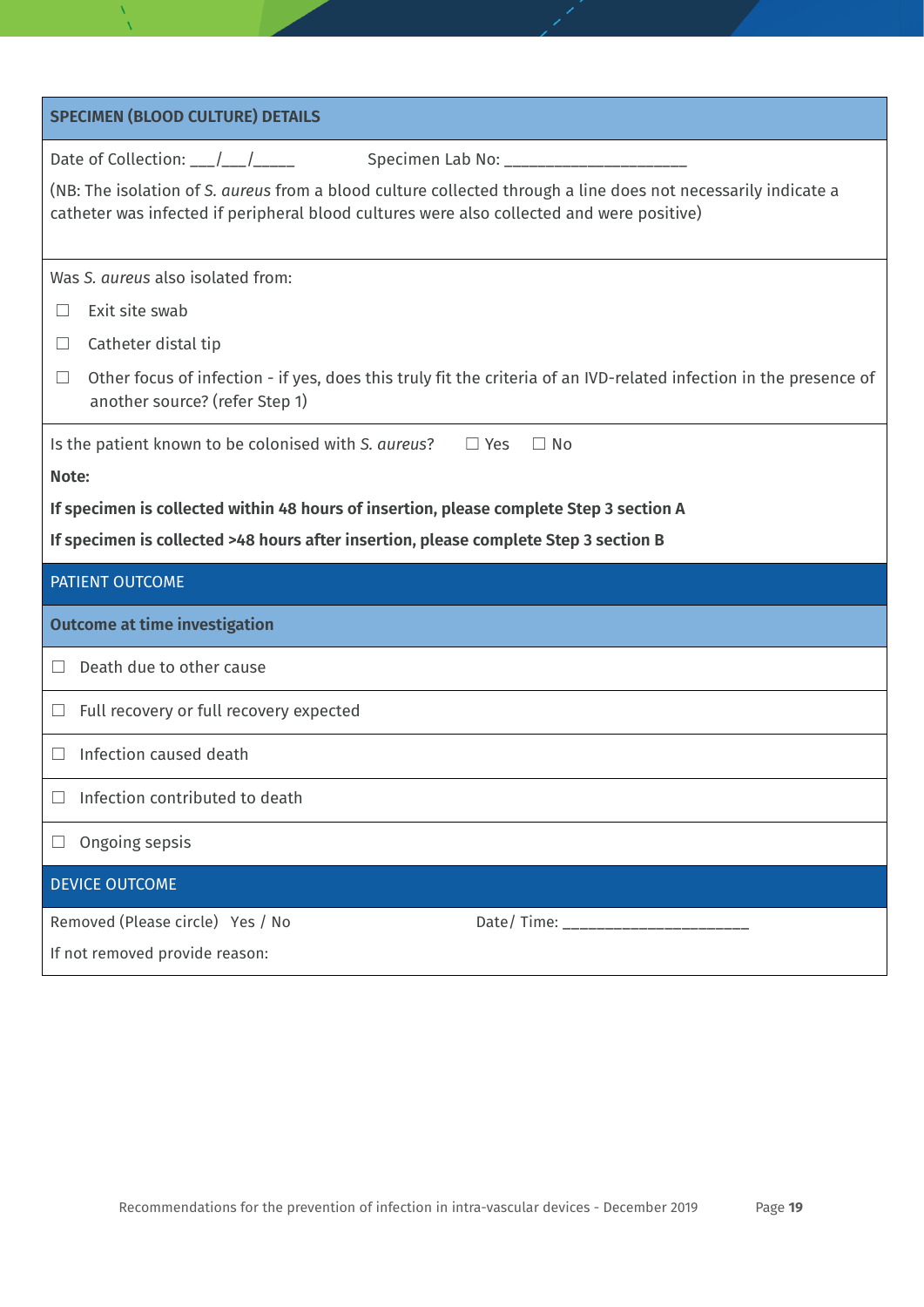#### Step 3

| SECTION A - WITHIN 48 HOURS OF INSERTION                                                                                                                                                                                                                                                                                                                                                                                   |                |                                                                                                                              |                                                 |                   |
|----------------------------------------------------------------------------------------------------------------------------------------------------------------------------------------------------------------------------------------------------------------------------------------------------------------------------------------------------------------------------------------------------------------------------|----------------|------------------------------------------------------------------------------------------------------------------------------|-------------------------------------------------|-------------------|
| <b>INSERTION DETAILS Batch/Brand/Type</b>                                                                                                                                                                                                                                                                                                                                                                                  |                |                                                                                                                              |                                                 |                   |
| Insertion date: $\frac{1}{\sqrt{1-\frac{1}{1-\frac{1}{1-\frac{1}{1-\frac{1}{1-\frac{1}{1-\frac{1}{1-\frac{1}{1-\frac{1}{1-\frac{1}{1-\frac{1}{1-\frac{1}{1-\frac{1}{1-\frac{1}{1-\frac{1}{1-\frac{1}{1-\frac{1}{1-\frac{1}{1-\frac{1}{1-\frac{1}{1-\frac{1}{1-\frac{1}{1-\frac{1}{1-\frac{1}{1-\frac{1}{1-\frac{1}{1-\frac{1}{1-\frac{1}{1-\frac{1}{1-\frac{1}{1-\frac{1}{1-\frac{1}{1-\frac{1}{1-\frac{$                  |                |                                                                                                                              |                                                 |                   |
| Was the insertion a guide-wire exchange?                                                                                                                                                                                                                                                                                                                                                                                   |                |                                                                                                                              |                                                 |                   |
| Brand:<br>Batch:<br>$\Box$ PICC $\Box$ PORT $\Box$ Percutaneous CVC $\Box$ Tunnelled CVC<br>$\Box$ Haemodialysis Catheter $\Box$ PIVC<br>Were prophylactic antibiotics administered to prevent catheter colonisation or bloodstream<br>infection?<br>If the catheter was inserted in an emergency, was the catheter replaced within 48 hours?<br>Was an Insertion checklist used? (If no, conduct an observation using it) |                |                                                                                                                              |                                                 |                   |
| Location of catheter insertion<br>Who inserted the catheter?<br>Catheter gauge &<br>lumen number                                                                                                                                                                                                                                                                                                                           |                |                                                                                                                              | Site of insertion<br>(also refer<br>Appendix 1) |                   |
| $\Box$ Ward _________                                                                                                                                                                                                                                                                                                                                                                                                      | g              | $\Box$ Right                                                                                                                 |                                                 |                   |
| $\Box$ Emergency Department                                                                                                                                                                                                                                                                                                                                                                                                |                | Internal<br>$\Box$<br>jugular vein<br>$\Box$ Femoral vein<br>LI.<br>Internal<br>Jugular Vein<br>Subclavian<br>$\Box$<br>Vein |                                                 |                   |
| $\Box$ Radiology                                                                                                                                                                                                                                                                                                                                                                                                           |                |                                                                                                                              |                                                 |                   |
| □ Anaesthetic Unit /Operating<br>Theatre                                                                                                                                                                                                                                                                                                                                                                                   |                |                                                                                                                              |                                                 |                   |
| Other hospital                                                                                                                                                                                                                                                                                                                                                                                                             | Antimicrobial? |                                                                                                                              |                                                 |                   |
| <b>Emergency Services</b>                                                                                                                                                                                                                                                                                                                                                                                                  |                | Cephalic Vein<br><b>Basilic Vein</b><br>Dorsum<br>Antecubital<br>$\Box$<br>Fossa<br>Other<br>ш<br>(specify):                 |                                                 |                   |
|                                                                                                                                                                                                                                                                                                                                                                                                                            | $\Box$ Other   | lumen/s                                                                                                                      | <b>YES</b><br>$\Box$                            | <b>NO</b><br>Left |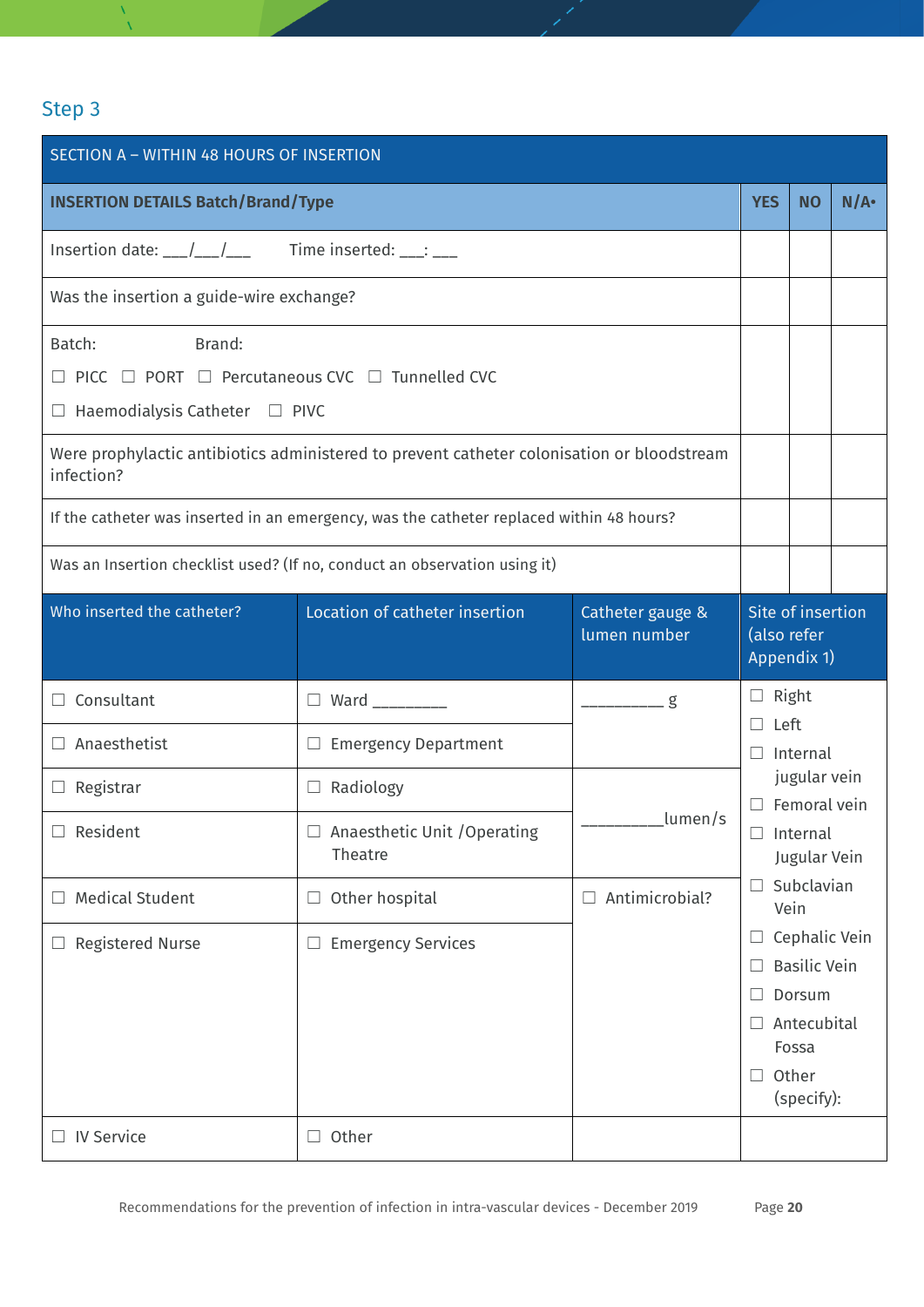| Other                                                                         |            |           |     |  |  |
|-------------------------------------------------------------------------------|------------|-----------|-----|--|--|
| SECTION B - GREATER THAN 48 HOURS AFTER INSERTION                             |            |           |     |  |  |
| <b>MAINTENANCE</b>                                                            | <b>YES</b> | <b>NO</b> | N/A |  |  |
| Has the catheter site been inspected each shift and the condition documented? |            |           |     |  |  |
| Was the need for the device reviewed on a daily basis?                        |            |           |     |  |  |
| Was post infusion phlebitis observed?                                         |            |           |     |  |  |
| Are continuous infusions routinely disconnected? If so Why?                   |            |           |     |  |  |
| Are administration sets discarded when disconnected?                          |            |           |     |  |  |
| If TPN is being administered, is one lumen used exclusively for that use?     |            |           |     |  |  |
| What is the hand hygiene compliance rate in this ward/area?                   |            |           |     |  |  |

#### EVENT ANALYSIS

| Have previous similar events been identified in this facility in the last six (6) months (see previous Investigation<br>Checklists)? $\Box$ Yes $\Box$ No<br><u> 1989 - Johann Harry Harry Harry Harry Harry Harry Harry Harry Harry Harry Harry Harry Harry Harry Harry Harry</u> |  |  |  |  |
|------------------------------------------------------------------------------------------------------------------------------------------------------------------------------------------------------------------------------------------------------------------------------------|--|--|--|--|
| What were the critical problems or issues identified in the investigation? For example:                                                                                                                                                                                            |  |  |  |  |
| $\Box$                                                                                                                                                                                                                                                                             |  |  |  |  |
| $\Box$                                                                                                                                                                                                                                                                             |  |  |  |  |
| $\Box$                                                                                                                                                                                                                                                                             |  |  |  |  |
| ⊔                                                                                                                                                                                                                                                                                  |  |  |  |  |
| $\Box$                                                                                                                                                                                                                                                                             |  |  |  |  |
| $\Box$                                                                                                                                                                                                                                                                             |  |  |  |  |
| $\Box$                                                                                                                                                                                                                                                                             |  |  |  |  |
| $\Box$                                                                                                                                                                                                                                                                             |  |  |  |  |
| $\Box$                                                                                                                                                                                                                                                                             |  |  |  |  |
| What were the main contributory factors?                                                                                                                                                                                                                                           |  |  |  |  |

- For each of the most significant critical problems/issues consider: what has contributed to, influenced or caused that problem/issue?
- Identify the main contributory factors which have had the greatest impact on the infection and would help reduce the chances of it happening again.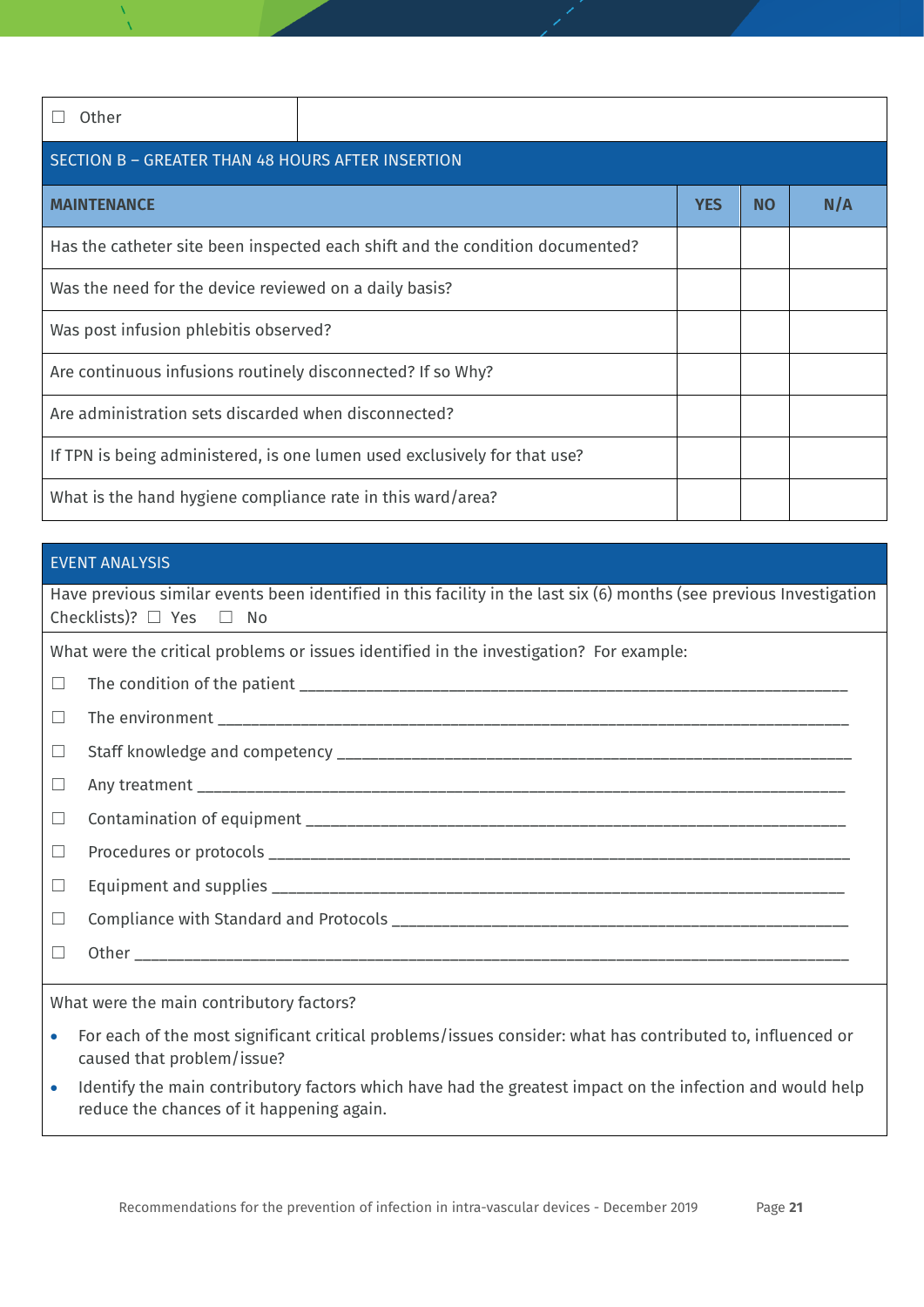Use the attached action plan to outline your response:

- Using the checklist note any areas and examples of good practice.
- Develop a list of targeted recommendations/solutions to address each main contributory factor what control and changes will be implemented to reduce the chances of the infection occurring in the future?
- Communicate and record the results of this investigation through the relevant reporting body(s) in the facility.
- Feedback the examples and areas of good practice to staff.

(National Patient Safety Agency (NHS). Learning through action to reduce infection. [http://www.npsa.nhs.uk](http://www.npsa.nhs.uk/) – Internet access required)

| <b>ACTION PLAN</b>                                                  |                                                                  |                                                                                                                                                          |                                                                                                |                       |
|---------------------------------------------------------------------|------------------------------------------------------------------|----------------------------------------------------------------------------------------------------------------------------------------------------------|------------------------------------------------------------------------------------------------|-----------------------|
| <b>Recommendations/solutions</b><br>(what changes need to be made?) | <b>Actions and</b><br>steps<br>(how will<br>changes be<br>made?) | <b>Person</b><br>responsible for<br>change<br>(who will be the<br>lead person<br>responsible for<br>ensuring that<br>each step or<br>action<br>happens?) | <b>Milestones</b><br>(what is the due<br>date for<br>completion of<br>each step or<br>action?) | <b>Date completed</b> |
|                                                                     |                                                                  |                                                                                                                                                          |                                                                                                |                       |
|                                                                     |                                                                  |                                                                                                                                                          |                                                                                                |                       |
|                                                                     |                                                                  |                                                                                                                                                          |                                                                                                |                       |
|                                                                     |                                                                  |                                                                                                                                                          |                                                                                                |                       |
|                                                                     |                                                                  |                                                                                                                                                          |                                                                                                |                       |
|                                                                     |                                                                  |                                                                                                                                                          |                                                                                                |                       |
|                                                                     |                                                                  |                                                                                                                                                          |                                                                                                |                       |
|                                                                     |                                                                  |                                                                                                                                                          |                                                                                                |                       |
|                                                                     |                                                                  |                                                                                                                                                          |                                                                                                |                       |

Direct above issues/action to relevant reporting body. Utilise when reviewing Infection Control Management Plan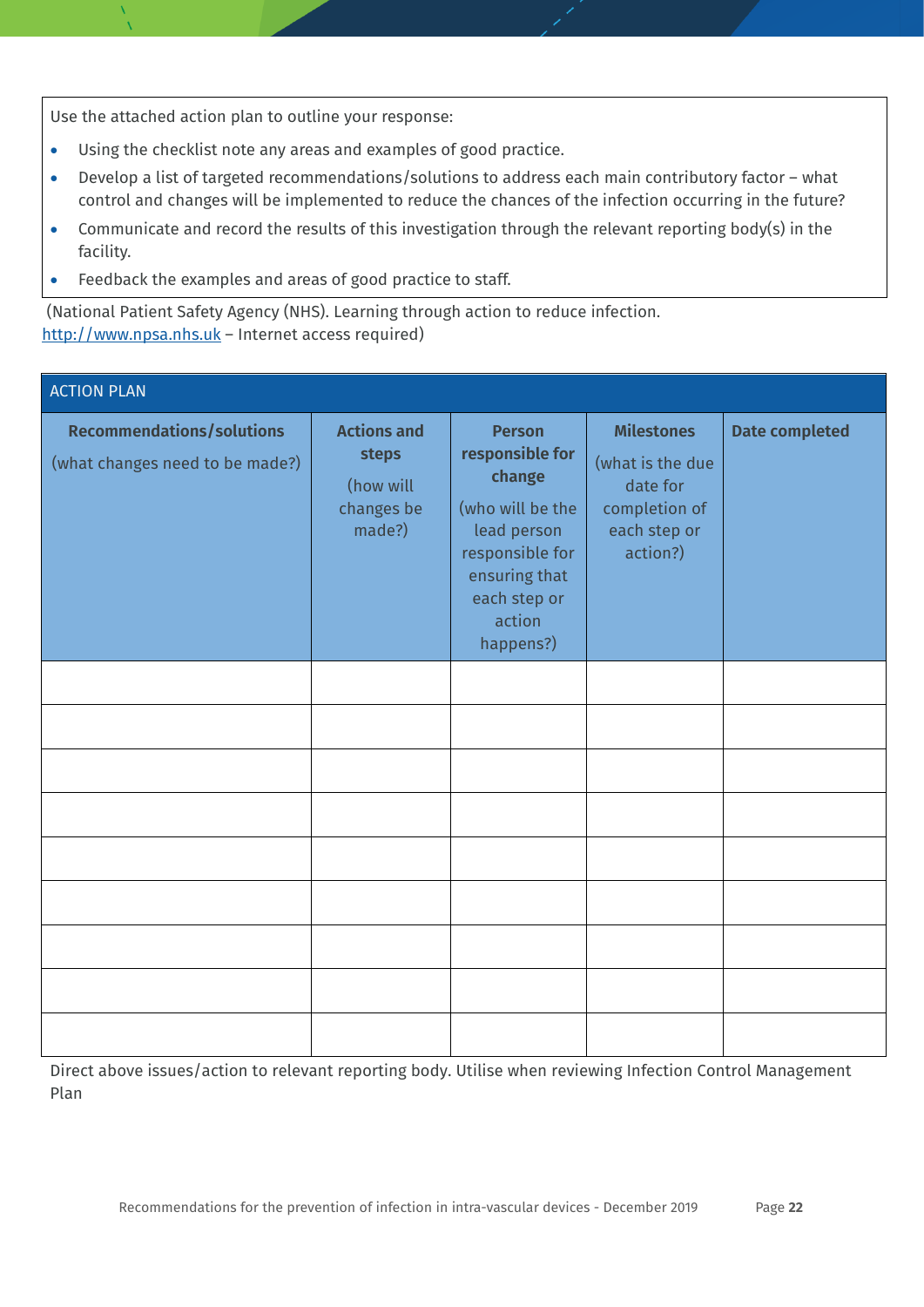| <b>Outcomes achieved</b> | <b>Reported to</b> |  |  |
|--------------------------|--------------------|--|--|
|                          |                    |  |  |
|                          |                    |  |  |
|                          |                    |  |  |
|                          |                    |  |  |
|                          |                    |  |  |

Utilise outcomes during evaluation of Infection Control Management Plan or during accreditation process.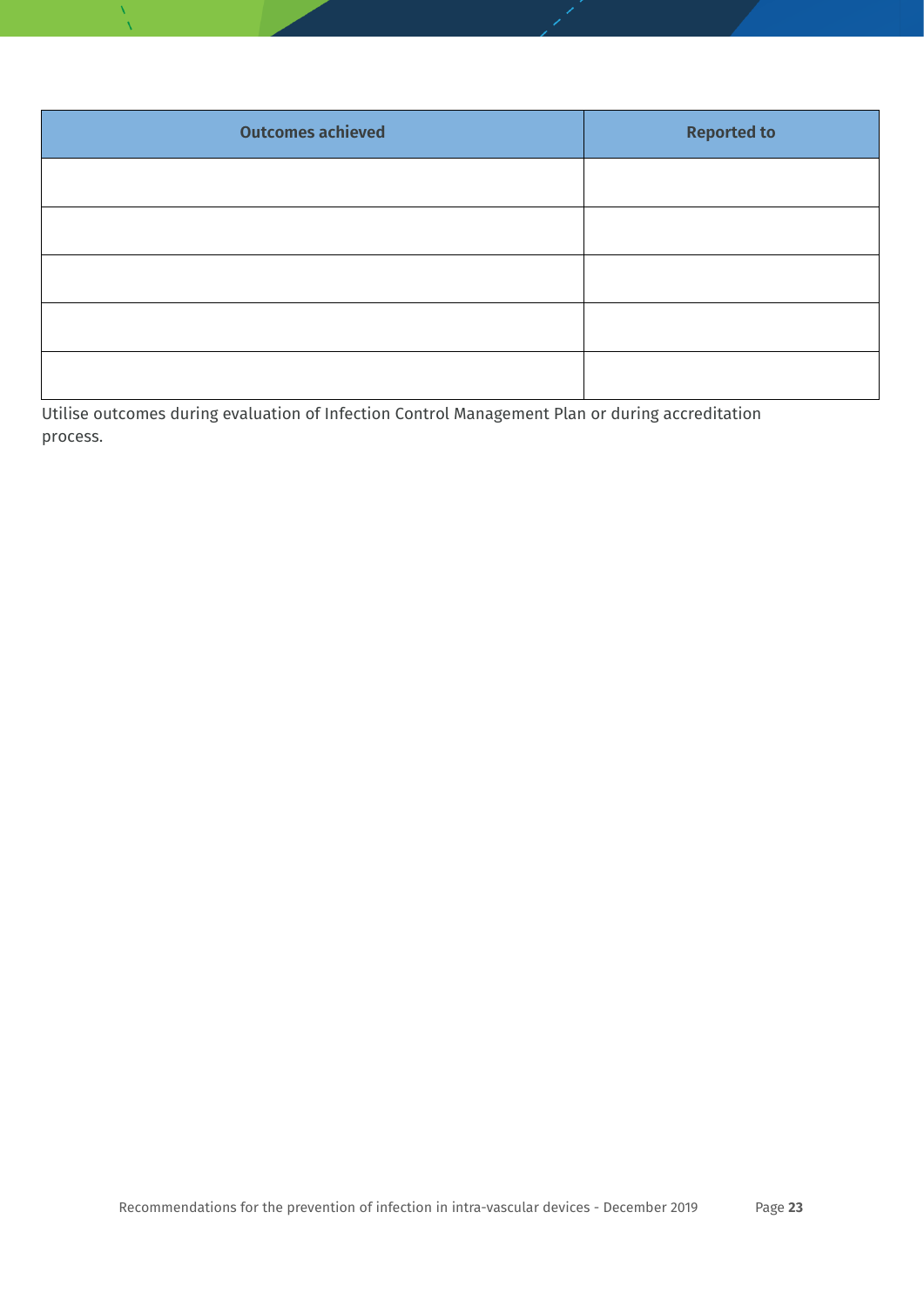#### **References**

- 1. Hugill, K., *Preventing bloodstream infection in IV therapy*. British Journal of Nursing (Mark Allen Publishing), 2017. 26(14): p. S4-S10.
- 2. Shah, H., et al., *Intravascular Catheter-Related Bloodstream Infection*. The Neurohospitalist, 2013. 3(3): p. 144-151.
- 3. Naomi P. O'Grady, M.A., Lillian A. Burns, E. Patchen Dellinger, Jeffery Garland, M.D., Stephen O. Heard, Pamela A. Lipsett, Henry Masur, Leonard A. Mermel, Michele L. Pearson, Issam I. Raad, Adrienne Randolph, Mark E. Rupp, Sanjay Saint and the Healthcare Infection Control Practices Advisory Committee (HICPAC). *Guidelines for the Prevention of Intravascular Catheter-Related Infections, 2011* (2017 Update). 2011.
- 4. Ling, M.L., et al., *APSIC guide for prevention of Central Line Associated Bloodstream Infections (CLABSI)*. Antimicrobial Resistance & Infection Control, 2016. 5(1): p. 16.
- 5. Jonas Marschall, L.A.M., Mohamad Fakih, Lynn Hadaway, Alexander Kallen, Naomi P. O'Grady, AnnMarie Pettis, Mark E. Rupp, Thomas Sandora, Lisa L. Maragakis, Deborah S. Yokoe, *Strategies to Prevent Central Line–Associated Bloodstream Infections in Acute Care Hospitals: 2014 Update.*  Infection Control and Hospital Epidemiology, 2014. 35(7): p. 753-771.
- 6. Gorski, L.A., et al., *Infusion Therapy Standards of Practice 2016*. 20160101.
- 7. Loveday, H.P., et al., epic3: N*ational Evidence-Based Guidelines for Preventing Healthcare-Associated Infections in NHS Hospitals in England.* Journal of Hospital Infection, 2014. 86: p. S1-S70.
- 8. NHMRC*, Australian Guidelines for the Prevention and Control of Infection in Healthcare,* Commonwealth of Australia, Editor. 2010.
- 9. *World Health Organisation Standard precautions in health care.* Epidemic and Pandemic Alert Response, 2007.
- 10. CDC. *Standard Precautions for All Patient Care. 2016 26 January 2016* [cited 2018 9 March 2018]; Available from: [https://www.cdc.gov/infectioncontrol/basics/standard-precautions.html.](https://www.cdc.gov/infectioncontrol/basics/standard-precautions.html)
- 11. CDC. *Transmission-Based Precautions. 2016 28 February 2017* [cited 2018 9 March 2018]; Available from: [https://www.cdc.gov/infectioncontrol/basics/transmission-based-precautions.html.](https://www.cdc.gov/infectioncontrol/basics/transmission-based-precautions.html)
- 12. ACSHQ, *Australian Guidelines for the Prevention and Control of Infection in Healthcare.,* N.H.a.M.R. Council, Editor. 2010.
- 13. Hand Hygiene Australia. *Five moments for hand hygeine.* 2018 [cited 2018 13 February]; Available from: [http://www.hha.org.au/home/5-moments-for-hand-hygiene.aspx.](http://www.hha.org.au/home/5-moments-for-hand-hygiene.aspx)
- 14. Australian New Zealand Intensive Care Society, *Central Line Insertion and Maintenance Guideline.*  ANZICS Safety and Quality Committee, 2012.
- 15. Conley, S.B., *Central Line-Associated Bloodstream Infection Prevention: Standardizing Practice Focused on Evidence-Based Guidelines.* Clinical Journal of Oncology Nursing, 2016. 20(1): p. 23-26.
- 16. Desra, A.P., et al., *Aseptic technique for accessing central venous catheters: applying a standardised tool to audit 'scrub the hub' practices.* The Journal of Vascular Access, 2016. 17(3): p. 269-272.
- 17. Sue Barnes, R.N.O., Elizabeth Monsees, Jo Ellen Harris, Raed Khoury, Lynn Hadaway, Gemma Downham, *Guide to Preventing Central Line-Associated Bloodstream Infections.* APIC Implementation Guide, 2015.
- 18. Hand Hygiene Australia. Welcome to *Hand Hygeine Australia.* 2018 [cited 2018 13 February]; Available from: [http://www.hha.org.au/home.aspx.](http://www.hha.org.au/home.aspx)